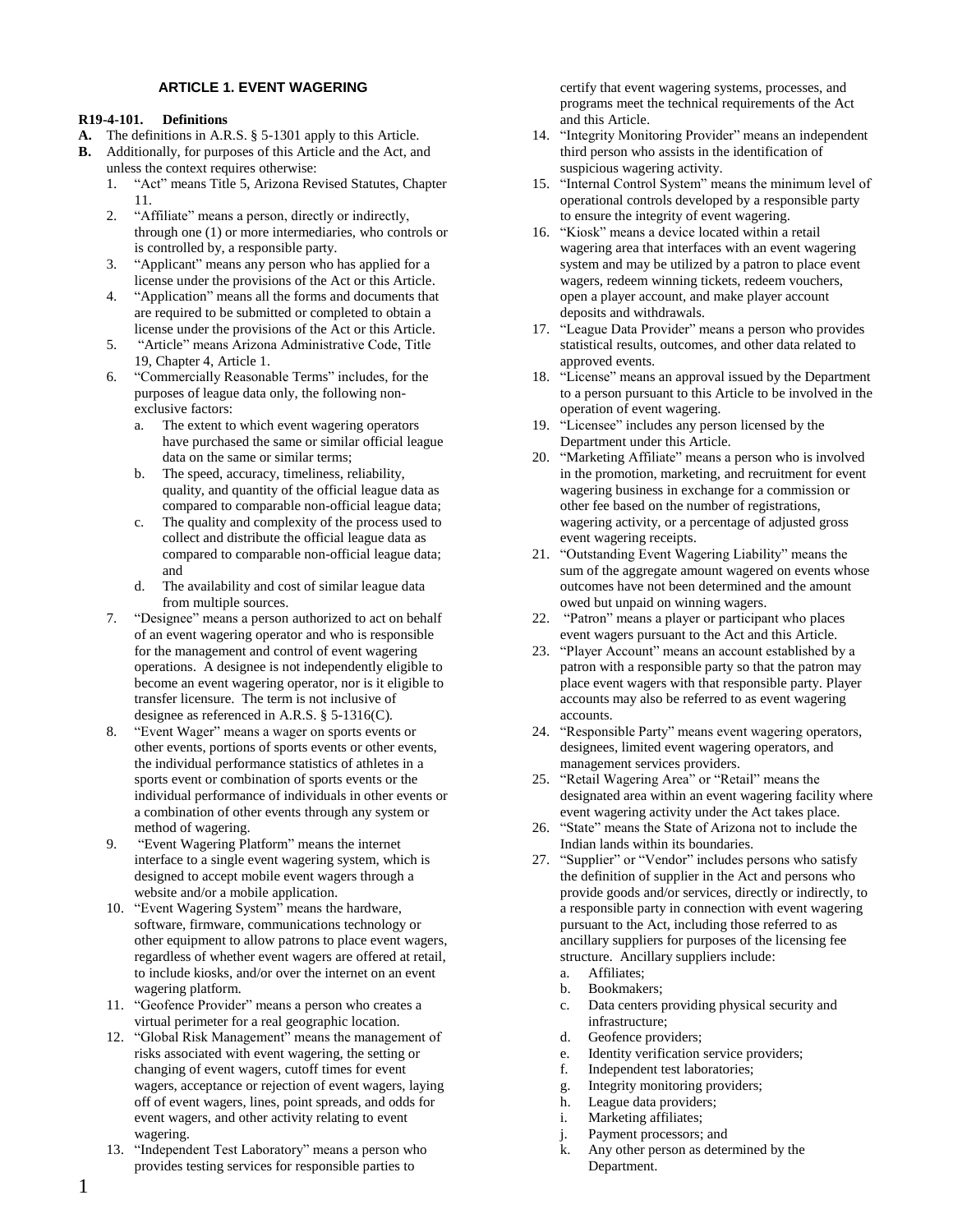- 28. "Suspicious Wagering Activity" means unusual event wagering activity that cannot be explained and is indicative of any of the following: match fixing, the manipulation of an event, misuse of inside information, a potential breach of a sports governing body's internal rules or code of conduct pertaining to event wagering, any other conduct that corrupts the outcome of an event, and any other prohibited activity.
- 29. "Ticket" means a printed or electronic document utilized to record a wager by an event wagering system.
- 30. "Unusual Wagering Activity" means abnormal wagering activity exhibited by one (1) or more authorized participants and considered by a responsible party as a potential indicator of suspicious wagering activity.
- 31. "Voucher" means a printed or electronic wagering instrument which may also be redeemed for cash or cash equivalents.

## **R19-4-102. Event Wagering Permitted**

Event wagering in the State, except that which is permitted pursuant to Title 13, Chapter 33, shall only be conducted by licensed responsible parties who operate in compliance with, and meet the terms of, the Act and this Article. Event wagers, except those which are permitted pursuant to Title 13, Chapter 33, shall only be accepted from persons within the State pursuant to the Act and this Article.

#### **R19-4-103. Power and Authority**

- **A.** The Department reserves all powers, duties, and authority granted to it by the Act and in this Article.
- **B.** As a condition of holding a license, all licensees agree to be subject to State jurisdiction for purposes of compliance with, and enforcement of, the Act and this Article.
- **C.** The Department shall monitor licensees, audit compliance with this Act and Article, and investigate suspected violations of any provision in the Act or this Article and may, at any time:
	- 1. Access and inspect all or any part of each event wagering system;
	- 2. Access and inspect kiosks;
	- 3. Access, review, and/or copy all books, records, and/or data maintained by a licensee related to event wagering in the State; and
	- 4. Inspect all or any part of an event wagering facility or server location**.**

## **R19-4-104. License Categories**

- **A.** Event wagering employees shall have obtained a license from the Department prior to commencing employment or performing the duties of the position. Event wagering employees include those persons who are primary management officials responsible for event wagering in the State, those persons in the State who accept wagers, redeem tickets, and/or handle monies, and any additional persons the Department determines meet the definition in A.R.S. § 5- 1301(5). The event wagering employee license shall be in effect for two (2) years and the employee shall have obtained a renewal from the Department thereafter as a condition of continuing employment.
- **B.** Event wagering operators are subject to the licensing requirements of the Act and this Article. Event wagering operators shall have obtained from the Department a renewal of the license every five (5) years thereafter before continuing to operate event wagering. Pursuant to A.R.S. § 5-1304(A)(1-2), if a qualified event wagering operator designates a designee, the designee shall be subject to

licensure including any fees and the event wagering operator shall not be subject to licensure including any fees.

- **C.** Designees appointed by an event wagering operator shall have obtained a license from the Department prior to providing event wagering services. The designee license shall be in effect for five (5) years and the designee shall have obtained a renewal from the Department thereafter as a condition of continuing operation. A designee shall maintain a designation from a qualified event wagering operator in order to provide event wagering services. If a designee operates event wagering, including developing and operating event wagering systems and platforms and providing odds, lines, and global risk management, a separate management services provider license is not required.
- **D.** Limited event wagering operators are subject to the licensing requirements of the Act and this Article. Limited event wagering operators shall have obtained from the Department a renewal of the license every  $two$  five  $(25)$ </u> years thereafter before continuing to operate event wagering. An additional wagering facility shall be under contract with a qualified racetrack enclosure in order to apply, hold, and/or renew a limited event wagering license.
- **E.** Management services providers are subject to the licensing requirements of the Act and this Article. Management services providers shall have obtained from the Department a renewal of the license every two (2) years thereafter before continuing to manage event wagering services.
- **F.** Suppliers, including ancillary suppliers, are subject to the licensing requirements of the Act and this Article. Suppliers, including ancillary suppliers, shall have obtained from the Department a renewal of the license every two (2) years thereafter before continuing to provide goods and/or services.
- **G.** On a quarterly basis, responsible parties shall provide to the Department a list of the names and addresses of their suppliers, including ancillary suppliers, who provide goods and/or services for event wagering in the State.

## **R19-4-105. Procedures for Licensing**

- **A.** Every applicant for a license shall submit a complete application in the form prescribed by the Department, which shall include all information and documentation required by the Department, along with the applicable fees.
	- 1. Responsible parties shall submit a non-refundable application fee. The application fee shall be credited towards the initial license fee if the applicant is granted a license.
	- 2. Event wagering employees and suppliers shall submit a non-refundable license fee.
- **B.** The fees for licensure shall be the following:

| 1. | <b>Event Wagering Operator</b>  |            |  |
|----|---------------------------------|------------|--|
|    | <b>Application Fee</b>          | \$100,000  |  |
|    | Initial License                 | \$750,000  |  |
|    | <b>Annual License Fee</b>       | \$150,000  |  |
| 2. | Designee                        |            |  |
|    | <b>Application Fee</b>          | \$100,000  |  |
|    | <b>Initial License</b>          | \$750,000  |  |
|    | <b>Annual License Fee</b>       | \$150,000  |  |
| 3. | Limited Event Wagering Operator |            |  |
|    | <b>Application Fee</b>          | \$15,000   |  |
|    | Initial License                 | \$1025,000 |  |
|    | <b>Annual License Fee</b>       | \$5,000    |  |
| 4. | Management Services Provider    |            |  |
|    | <b>Application Fee</b>          | \$1,000    |  |
|    | <b>Initial License</b>          | \$10,000   |  |
|    | <b>Annual License Fee</b>       | \$5,000    |  |
| 5  | $C$ unnliar                     |            |  |

5. Supplier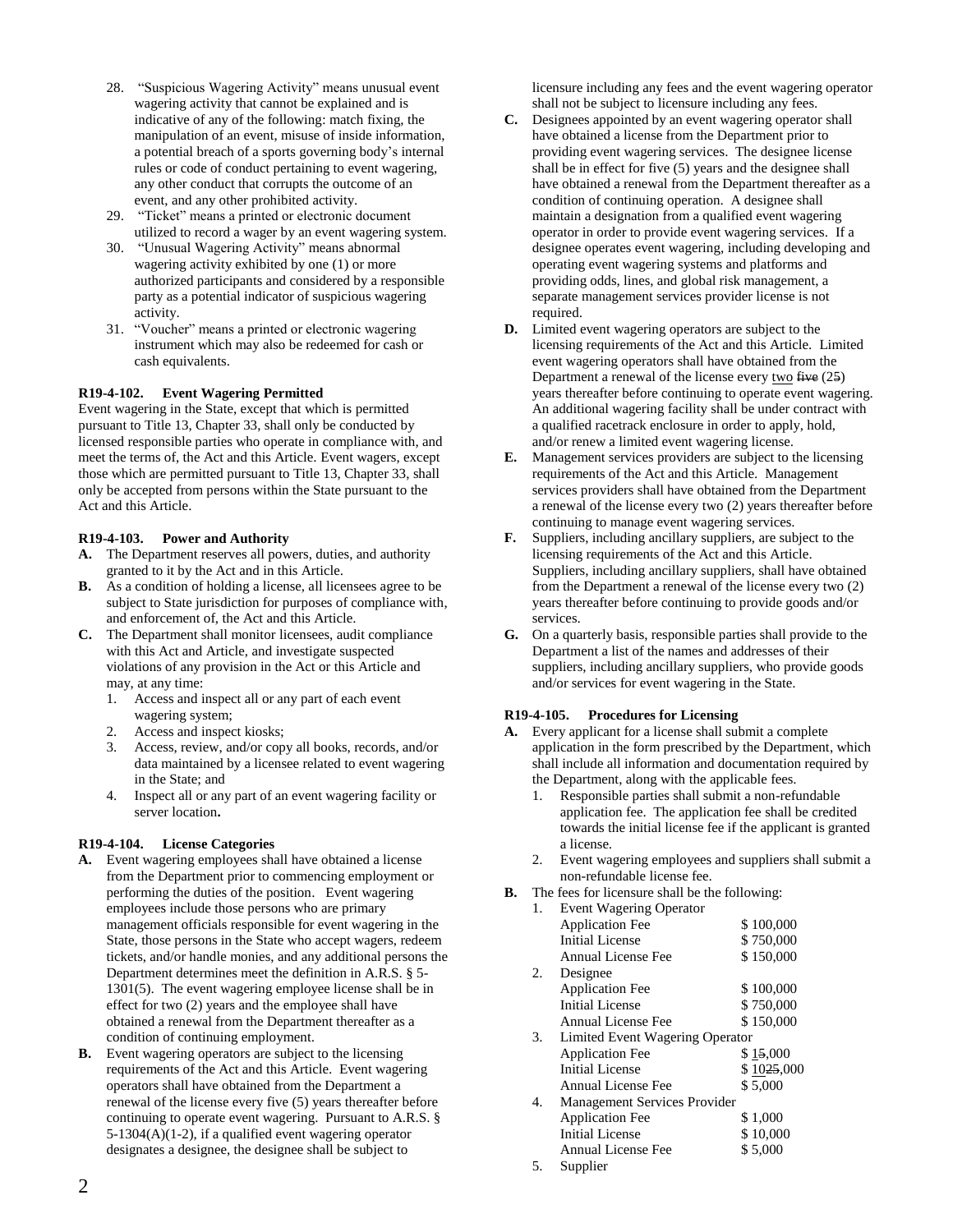|    | <b>Initial License</b>    | \$1,500 |
|----|---------------------------|---------|
|    | Renewal                   | \$500   |
| 6. | <b>Ancillary Supplier</b> |         |
|    | <b>Initial License</b>    | \$1,500 |
|    | Renewal                   | \$500   |
| 7. | Employee                  |         |
|    | <b>Initial License</b>    | \$250   |
|    | Renewal                   | \$125   |

- **C.** Within one hundred and eighty (180) days of being approved forissued a -licensure, the responsible party shall conduct event wagering in the State or the license shall revert to the Department.
- **D.** Within five (5) days following its receipt of a complete application for licensure of an event wagering employee or supplier, the Department shall issue a temporary license to the applicant unless the Department does not believe that the applicant will qualify for licensure. If the employee or supplier does not receive a response from the Department regarding the approval or denial of the applicant's temporary license by the close of the fifth (5th) day following the receipt of a complete application for licensure, then the applicant's temporary license shall be deemed approved by the Department. The results of a Department background investigation shall not be required prior to the issuance of a temporary license. The temporary license shall become void and be of no effect upon either the issuance of licensure or upon the issuance of a notice of denial.
- **E.** Responsible parties shall require all event wagering employees in a retail wagering area to wear in plain view identification cards issued by the Department. The identification cards will include a photograph, first and last name, an identification number unique to the license, the Department's seal or signature, and a date of expiration.
- **F.** Responsible parties shall remit the annual license fee to the Department within twelve (12) months of the date in which they were approved for issued a licenseure, and annually thereafter.
- **G.** If a responsible party has remitted each of the annual license fees and is applying for license renewal, the responsible party shall submit their completed renewal application to the Department at least thirty (30) days prior to the expiration date of their license. Responsible parties may continue to be engaged under their expired license until action is taken on the renewal application by the Department.
- **H.** If event wagering employees or suppliers are applying for license renewal, event wagering employees and suppliers shall submit their completed renewal application along with the license renewal fee to the Department at least thirty (30) days prior to the expiration date of their license. Event wagering employees and suppliers may continue to be engaged under their expired license until action is taken on the renewal application by the Department.
- **I.** As part of the reporting of material changes required by A.R.S. § 5-1305(E), after an applicant other than an event wagering employee is licensed, it shall file a report of each change of its principals with the Department. Each new principal shall file a complete application within thirty (30) days after appointment or election. The license shall remain valid unless the Department denies the application.
- **I.J.** The Department may revoke a license where the licensee fails to conduct a robust event wagering operation or fails to continue operations with the event wagering operator, designee, limited event wagering operator, or management service provider that formed the basis for its license allocation.
- **J.K.** Applicants and licensees may appeal a summary suspension, or a determination by the Department of a revocation, suspension, or denial of licensure.
- **K.L.** An applicant for licensure or renewal that wishes to withdraw an application shall submit a request to the Department in writing. The application shall not be considered withdrawn without the written permission of the Department.

## **R19-4-106. Allocation for Applicants**

- **A.** Once licenses initially become available, the Department will announce an initial application period of no less than ten (10) days in which to accept license applications and supplemental allocation applications. Within  $f$ ive ten  $(105)$ days of the conclusion of the initial application period, the Department will evaluate all applicants under the criteria established in R19-4-106.B, R19-4-106.C, and/or R19-4- 106.D to determine who is qualified for licensure and will provide written notification to the applicants that were deemed initially qualified. If there are more qualified applicants than licenses available, the Department shall review each supplemental allocation application and shall make a determination within  $\frac{$ eight ten  $(108)$  days of the initial licensure qualification determination and will provide written notification to the applicants that were selected for allocation.
- **B.** For a tribe (to include its wholly owned entity, designee, or management services provider relevant to the initial application) to be qualified for an event wagering operator license:
	- 1. It must meet the definition of an event wagering operator in A.R.S.  $\S$  5-1301(7)(b) and the requirements of A.R.S. § 5-1304 (A)(2), (B), and (C).
	- 2. It and its event wagering employees must submit to background checks under A.R.S. § 5-1302(C) and (E), must not be prohibited participants under A.R.S. § 5- 1301(16), and must not have a criminal history or other grounds sufficient to disqualify the applicant apparent on the face of the application as noted in A.R.S. § 5- 1305(C), which will be determined by the factors listed in A.R.S. § 5-1305(B)(1-5).
- **C.** For a professional sports team (to include the PGA operator, the NASCAR promoter, designee, or management services provider relevant to the initial application) to be qualified for an event wagering operator license:
	- 1. It must meet the definition of an event wagering operator in A.R.S.  $\S$  5-1301(7)(a) and the requirements of A.R.S. § 5-1304 (A)(1), (B), and (C).
	- 2. It and its event wagering employees must submit to background checks under A.R.S. § 5-1302(C) and (E), must not be prohibited participants under A.R.S. § 5- 1301(16), and must not have a criminal history or other grounds sufficient to disqualify the applicant apparent on the face of the application as noted in A.R.S. § 5- 1305(C), which will be determined by the factors listed in A.R.S. § 5-1305(B)(1-5).
	- 3. Use or operation of a Sports Facility that meets the definition of A.R.S.  $\S$  5-1301(18) is required for facilities operating retail event wagering under A.R.S. § 5-1304(D)(1). To maintain qualification to operate under A.R.S. § 5-1304(D)(1), the use or operation of a Sports Facility that meets the definition of A.R.S. § 5-1301(18) is required unless a different facility smaller than 10,000 seats is approved by the Department for temporary use pending the construction of a new Sports Facility or the remodeling of an existing Sports Facility, and the period does not exceed three (3) years.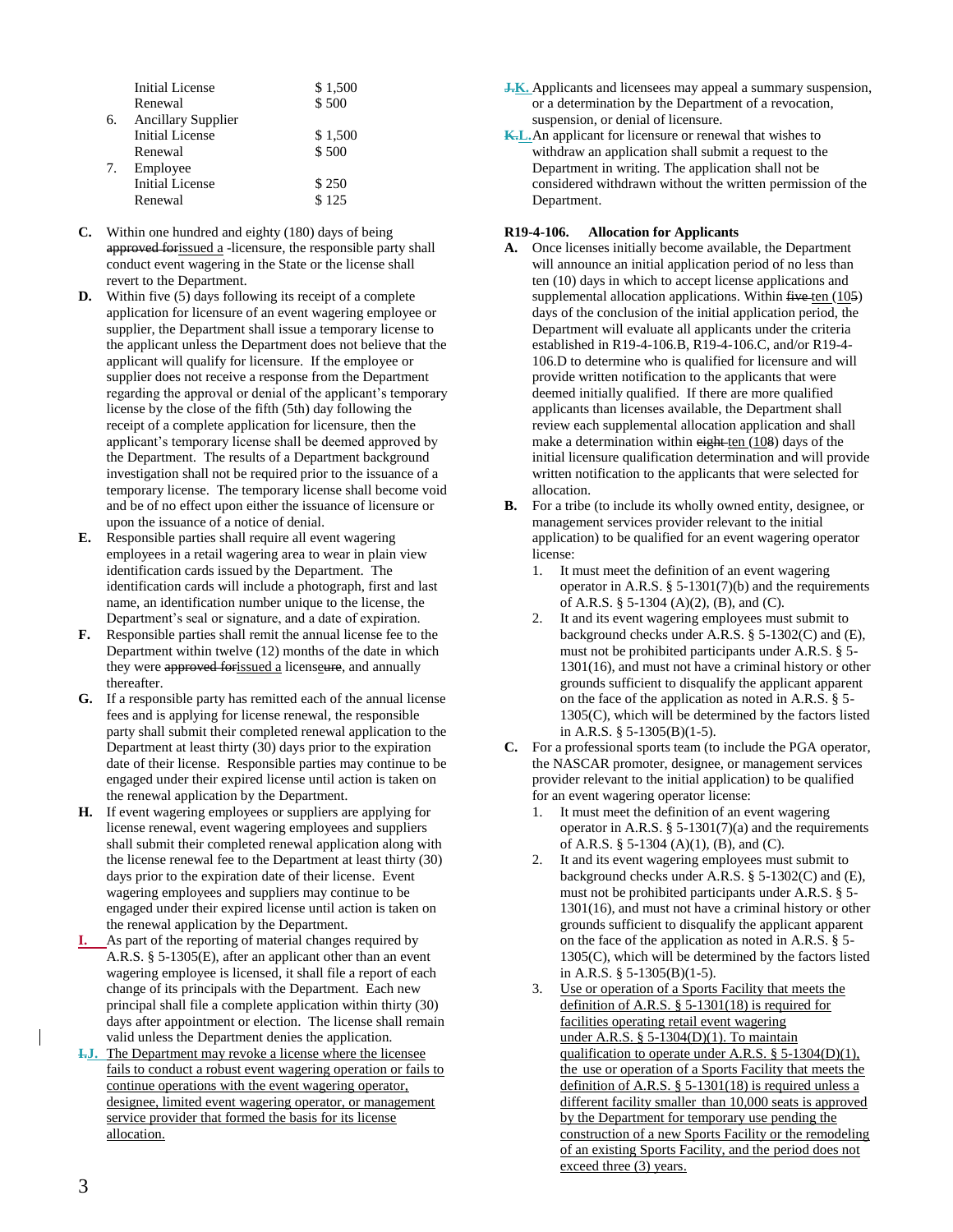- **D.** For a racetrack enclosure or additional wagering facility (to include management services provider) to be qualified for a limited event wagering operator license:
	- 1. It must meet the definition of a limited event wagering operator in A.R.S. § 5-1301(8) and the requirements of A.R.S. § 5-1307(A), (B), and (C).
	- 2. It and its event wagering employees must submit to background checks under A.R.S. § 5-1302(C) and (E), must not be prohibited participants under A.R.S. § 5- 1301(16), and must not have a criminal history or other grounds sufficient to disqualify the applicant apparent on the face of the application as noted in A.R.S. § 5- 1305(C), which will be determined by the factors listed in A.R.S. § 5-1305(B)(1-5).
- **E.** If more than ten (10) tribes and/or more than ten (10) professional sports teams qualify for an event wagering operator license, the Department shall allocate the licenses among the qualifying tribes and/or qualifying professional sports teams and ensure an equal opportunity for all qualified applicants required by A.R.S.  $\S$  5-1305(C) by considering the following criteria (which may include information from a wholly owned entity, designee, management services provider, affiliate, or other partner):
	- 1. Business ability, experience, and track record of the event wagering operator applicant, designee applicant, and/or management services provider applicant, both local and international, which establishes the ability to create and maintain a successful event wagering operation;
	- 2. Experience and track record of the event wagering operator applicant, designee applicant, and/or management services provider, both local and international, in the operation of gaming or related activity;
	- 3. Contributions to the surrounding tribal, local, or State community to include:
		- a. Consideration of the size of the community impacted, or to be impacted in the future;
		- b. The extent to which the community has already benefited from gaming, or may do so in the future; and
		- c. The use of revenue to assist the community in the past, and how event wagering revenue will assist in the future;
	- 4. Good standing in terms of obtaining and maintaining licenses/permits in all markets;
	- 5. Demonstrated vision, willingness, and commitment to make local investments in the State, or on tribal lands, including prior investments in other states, if applicable;
	- 6. Demonstrated culture of player protection, investments in player protection, and an effective governance program;
	- 7. Responsiveness, approachability, and involvement of local management;
	- Competency to conduct event wagering, including proposed internal controls, and the maximization of privilege fees to the State;
	- 9. Ability to begin operating event wagering within six (6) months after obtaining the license;
	- 10. Demonstrated financial stability, resources, integrity, and business ability and acumen;
	- 11. Demonstrated regulatory compliance and cooperation with regulatory authorities;
	- 12. The lack of opportunity to benefit from event wagering type activity in some manner or location without a license;
- 13. Whether the issuance of the license will provide benefits to other qualified applicants through partnerships or other opportunities;
- 14. Increased employment and enhancement of the labor market in the State or on tribal lands;
- 15. A preference for applicants who are located, headquartered, and/or own or operate a physical facility in the State, or applicants who will use a designee or management services provider, or are partners with an entity located, headquartered, and/or who own or operate a physical facility in the State;
- 16. For tribal licenses, a preference that licenses be distributed among non-gaming tribes, rural gaming tribes, and to tribes located relatively near metropolitan areas in the State;
- 17. Whether the event wagering operator applicant would appeal to a unique or unaddressed market or introduce a unique brand or affiliate;
- 18. Whether the issuance of a license to the event wagering operator applicant would increase the patron base in the State; and
- 19. Any other criteria, or the weighting of them, deemed by the Department to be in the best interests of the State.
- **F.** If more than ten (10) racetrack enclosures or additional wagering facilities qualify for a limited event wagering operator license, the Department shall allocate the licenses and ensure an equal opportunity for all qualified applicants required by A.R.S. § 5-1305(C) by considering the following criteria (which may include information from a management services provider, affiliate, or other partner):
	- 1. Business ability, experience, and track record of the limited event wagering operator applicant and/or management services provider applicant, both local and international which establishes the ability to create and maintain a successful limited event wagering operation;
	- 2. Experience and track record of the limited event wagering operator applicant and/or management services provider, both local and international, in the operation of pari-mutuel wagering, gaming, or related activity;
	- 3. Good standing in terms of obtaining and maintaining licenses/permits in all markets;
	- 4. Demonstrated vision, willingness, and commitment to make local investments in the State including prior investments in other states, if applicable;
	- 5. Demonstrated culture of player protection, investments in player protection, and an effective governance program;
	- 6. Responsiveness, approachability, and involvement of local management;
	- 7. Competency to conduct event wagering, including proposed internal controls, and the maximization of privilege fees to the State;
	- 8. Ability to begin operating event wagering within six (6) months after obtaining the license;
	- 9. Demonstrated financial stability, resources, integrity, and business ability and acumen;
	- 10. Demonstrated regulatory compliance and cooperation with regulatory authorities;
	- 11. Increased employment and enhancement of the labor market in the State, as well as enhancement of other racing enterprises in the State;
	- 12. A preference for locations with a large, unique, or unaddressed market;
	- 13. Whether the limited event wagering operator applicant would introduce a unique brand or affiliate;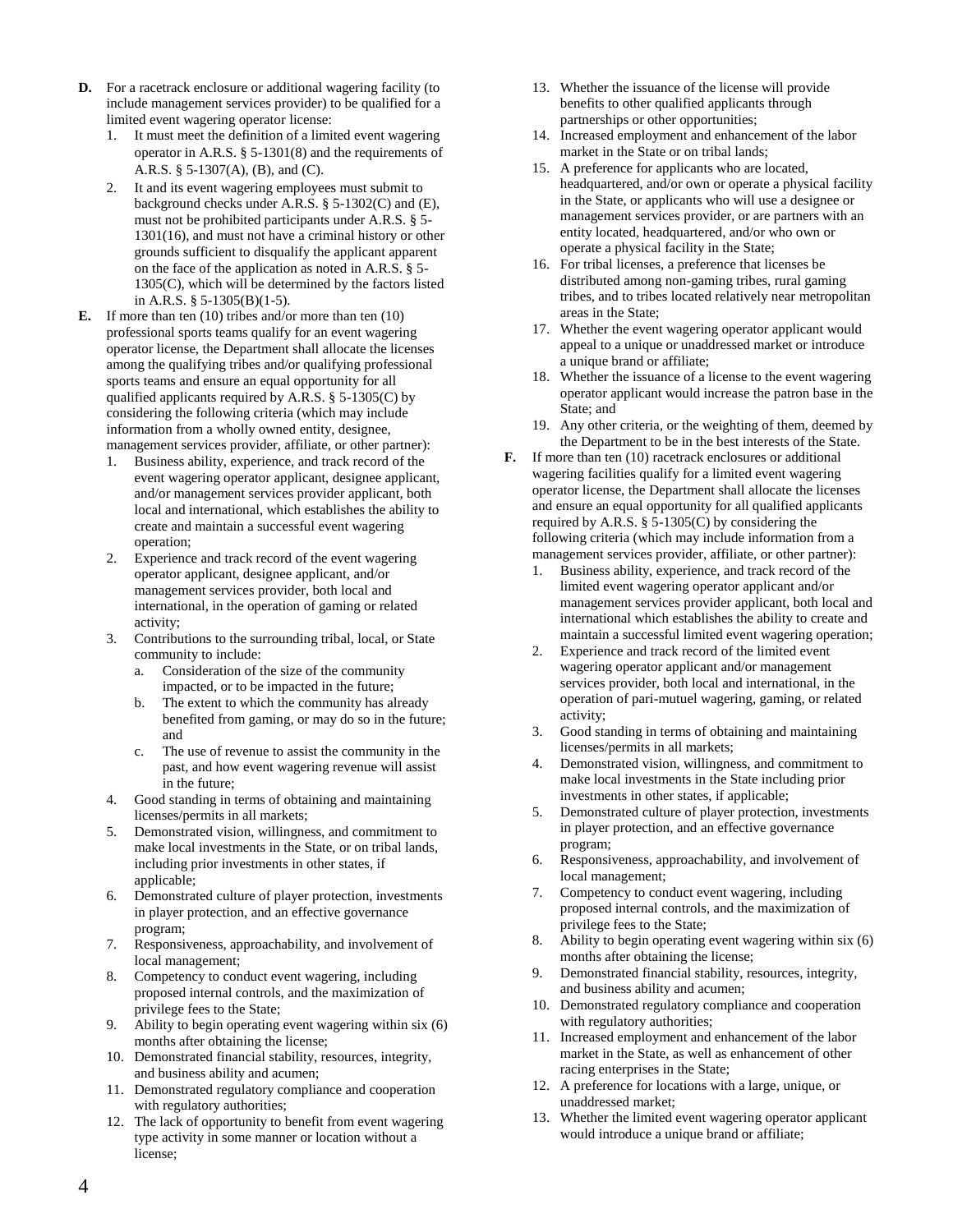- 14. Whether the issuance of a license to the limited event wagering operator applicant would increase the patron base in the State; and
- 15. Any other criteria, or the weighting of them, deemed by the Department to be in the best interests of the State.
- **G.** Any applicant deemed qualified for licensure, or who was allocated a license, must be deemed suitable for licensure under A.R.S. § 5-1305.
- **H.** In the event one (1) or more previously allocated-licenses become available, the Department will announce an application period and follow the allocation procedures in R19-4-106.

### **R19-4-107. Event Wagering Facility Location**

- A. An event wagering operator, designee, or limited event wagering operator shall provide written notice to the Department of the proposed physical location of the event wagering facility, or of any proposed changes to the location of an existing event wagering facility. The notice shall be provided to the Department at least sixty (60) days prior to the intended opening date of the new or relocated event wagering facility so that the Department may determine whether the proposed physical location meets the requirements of the Act.
- **B**. The Department shall provide a written response within thirty (30) days of receipt of the notice.

## **R19-4-108. Retail Wagering Area Determination**

- **A.** The responsible party authorized to operate an event wagering facility shall determine and document the retail wagering area(s) of its facility. The determination and documentation shall be provided to the Department prior to the pre-operation inspection required under R19-4-109.B.
- **B.** Any changes to the retail wagering area(s) shall be submitted to the Department in writing for review and approval at least thirty (30) days prior to implementation.
- **C.** The Department shall issue a letter approving the determination or otherwise delineating the retail wagering area(s).

#### **R19-4-109. Retail Wagering Area Inspection**

- **A.** A responsible party may not operate a retail wagering area without the written approval of the Department.
- **B.** Prior to the initial opening of the retail wagering area, or any changes to the retail wagering area approved under R19-4- 108.B, the Department shall conduct a pre-operation inspection to verify that the proposed retail wagering area complies with the applicable requirements of the Act and this Article. The Department shall send the results of the inspection in writing within seven (7) days of the inspection and shall approve the opening of the retail wagering area if it determines that the area meets the required compliance.
- **C.** If the Department determines that the retail wagering area does not comply with the applicable requirements of the Act and this Article, a non-compliance letter shall be sent within seven (7) days of the inspection that shall set forth the matters of non-compliance upon which the Department bases its decision. If the matters of non-compliance identified by the Department are resolved, the Department shall approve the opening of the retail wagering area. The Department's decision to deny opening of a retail wagering area shall become final sixty (60) days after the preoperation inspection if the issues of non-compliance identified by the Department are not resolved.

#### **R19-4-110. Responsible Advertising**

- **A.** Advertising, marketing, and promoting of event wagering shall not target, or otherwise be of a kind that specifically appeals to, persons under twenty-one (21) years of age.
- **B.** Advertising, marketing, and promoting of event wagering shall not be misleading or contain false information.
- **C.** Advertising, marketing, and promotion of event wagering shall not promote irresponsible or excessive participation in event wagering, or suggest that social, financial, or personal success is guaranteed by engaging in event wagering.
- **D.** Advertising, marketing, and promoting of event wagering shall not occur at event venues where most of the audience at most of the events at the venue is reasonably expected to be under twenty-one (21) years of age.
- **E.** Event wagering messages, including logos, trademarks, or brands, shall not be used, or licensed for use, on clothing, toys, games, or game equipment intended primarily for persons under twenty-one (21) years of age.
- **F.** Event wagering shall not be promoted or advertised in college or university-owned news assets, including digital news assets.
- F.G. Event wagering shall not be  $\Theta$ r promoted or advertised on college or university campuses, except for generally available television, radio, and digital advertising.

#### **R19-4-111. Internal Control System**

- **A.** Responsible parties shall operate event wagering, including each event wagering system, retail wagering area, kiosk, and/or event wagering platform, pursuant to a written internal control system approved by the Department. The internal control system shall be designed to reasonably assure that for the purposes of event wagering in the State:
	- 1. Assets are safeguarded and accountability over assets is maintained;
	- 2. Liabilities are properly recorded and contingent liabilities are properly disclosed;
	- 3. Financial records including records relating to revenues, expenses, assets, liabilities, and equity/fund balances are accurate and reliable;
	- 4. Transactions are performed in accordance with the responsible party's general or specific authorization;
	- 5. Access to assets is permitted only in accordance with the responsible party's specific authorization;
	- 6. Recorded accountability for assets is compared with actual assets at frequent intervals and appropriate action is taken with respect to any discrepancies; and
	- 7. Functions, duties, and responsibilities are appropriately segregated and performed in accordance with sound practices by qualified personnel.
- **B.** The internal control system shall include:
	- 1. A description of, and the inter-relationships and dependencies of, the event wagering system, hardware, software, and all integrated supplier modules;
	- 2. A description of, and physical/logical security for, event wagering servers;
	- 3. Procedures for verifying geolocation services and establishing a patron's geographic location;
	- 4. A detailed security and surveillance plan;
	- 5. Procedures for the use, access, and security of all keys utilized in the operation of event wagering;
	- 6. A description of the procedures for responding to a failure of the event wagering system and/or event wagering platform;
	- 7. Automated and manual risk management procedures;
	- 8. Change management procedures;
	- 9. Procedures for identifying and reporting fraudulent and/or suspicious wagering activity, including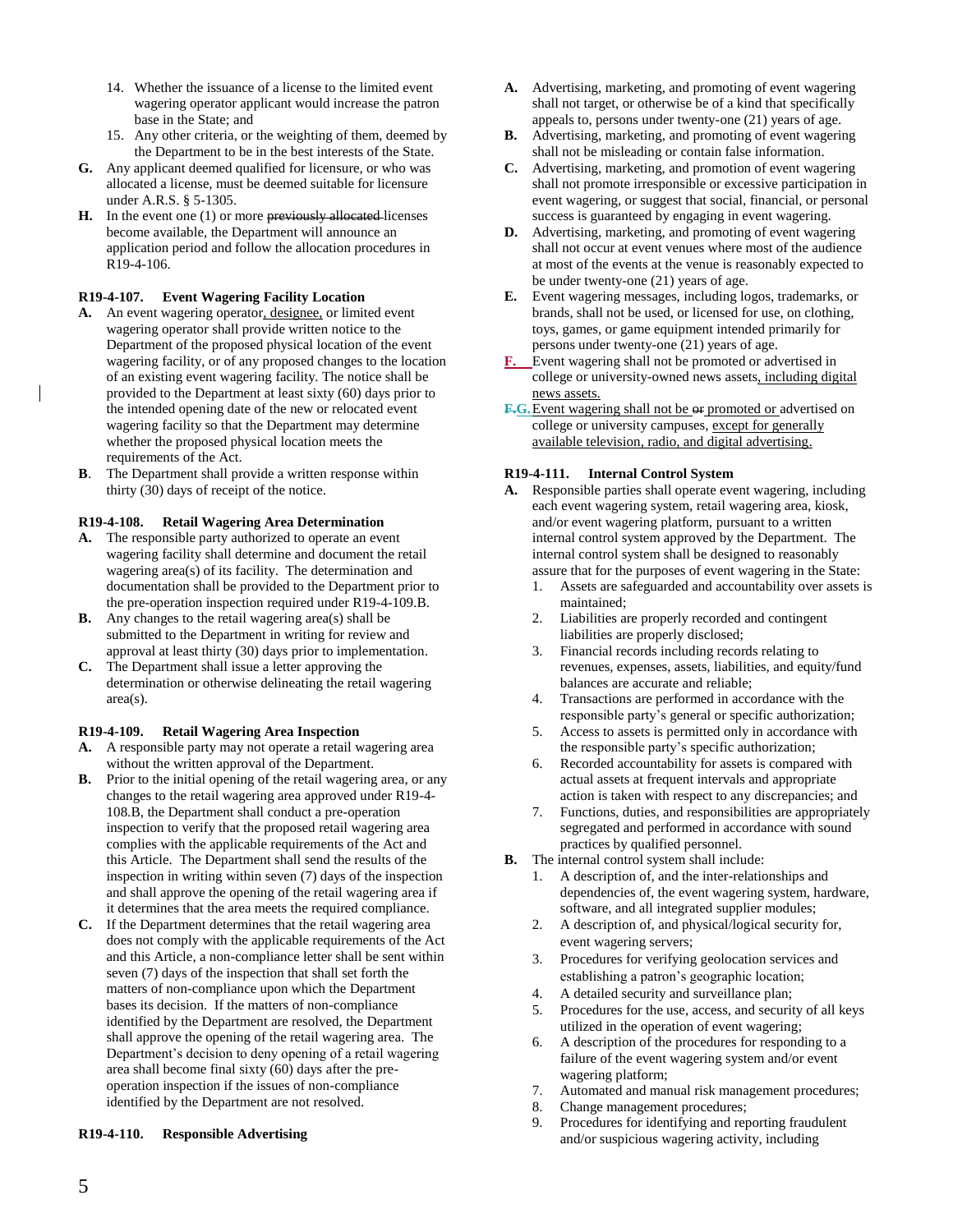identifying unusual betting patterns and reporting them to integrity monitoring providers;

- 10. Procedures for the mitigation of risk of fraud and cheating;
- 11. Bank Secrecy Act procedures;
- 12. Procedures for advertising and marketing in a responsible manner;
- 13. Procedures to mitigate problem gambling and curtail compulsive gambling;
- 14. A responsible gaming training and education program;
- 15. Procedures for the identification, notice, and removal of self-excluded or barred persons from event wagering facilities and event wagering platforms;
- 16. Procedures for selling tickets, cashing tickets, cancelling event wagers, voiding tickets, handling lost tickets, and issuing tax or other required forms;
- 17. Procedures for, and definition of, obvious errors;
- 18. Procedures for setting and moving lines;
- 19. Procedures for the reconciliation of assets and documents contained in a cashier's drawer, kiosk, or player account, including drop, fill, and count procedures;
- 20. Procedures for the verification of player identification;
- 21. Procedures for the issuance and acceptance of promotional and/or bonus credit for event wagers;
- 22. Procedures for handling patron disputes;
- 23. Procedures for creating, updating, adjusting, and closing player accounts;
- 24. Procedures for internal audit;
- 25. Procedures for the retention of event wagering records;
- 26. Procedures for the disposition of claims arising from personal injury or property damage, loss of funds, and/or compromised personal or financial information alleged to have been suffered by patrons; and
- 27. Procedures for the identification and prohibition of prohibited participants from participation in event wagering.
- **C.** Responsible parties shall have obtained written approval of the internal control system, or any changes to it, from the Department prior to implementation. The Department shall review the system, or any changes, and issue a written approval or disapproval of the system.
	- 1. Prior to the commencement of operations in the State, the responsible party shall have obtained written approval from the Department for the internal control system.
	- 2. After the commencement of operations in the State, the responsible party shall submit any changes to the internal control system to the Department for review and approval. If, after five (5) days, the responsible party has not received a response from the Department regarding the changes to the internal control system, then the changes shall be deemed approved by the Department.
- **D.** For event wagering under the Act, responsible parties shall maintain:
	- 1. Accurate, complete, legible, and permanent records of all transactions in a manner suitable for audit under the standards of the American Institute of Certified Public Accountants;
	- 2. General accounting records using a double entry system of accounting with transactions recorded on a basis consistent with generally accepted accounting principles;
	- 3. Detailed supporting and subsidiary records;
	- 4. Detailed records identifying revenues, expenses, assets, liabilities and fund balances or equity;
- 5. All records required by the internal control system including, but not limited to, those relating to any event wagering activity authorized by the Act;
- 6. Journal entries;
- 7. Detailed records sufficient to accurately reflect gross income and expenses relating to its operations;
- 8. Detailed records of any reviews or audits, whether internal or otherwise, performed in addition to the annual audit required in R19-4-111.E, including, but not limited to, management advisory letters, agreed upon procedure reviews, notices of non-compliance, and reports on the internal control system; and
- 9. Records of any proposed or adjusting entries made by an independent certified public accountant.
- **E.** Financial statements, or a specific element financial statement related to event wagering operations in the State, shall be audited, not less than annually at its fiscal year end, by an independent certified public accountant at the expense of the responsible party. The audit shall also include, or be supplemented with, an attestation by the auditor that adjusted gross event wagering receipts are accurately reported.
- **F.** The Department shall be authorized to confer with the independent certified public accountant at the conclusion of the audit process and to review all the independent certified public accountant's work papers and documentation relating to the responsible party.
- **G.** Responsible parties shall notify the Department in writing of their fiscal year end and any changes to the fiscal year end within ten (10) days after deciding on a fiscal year end or a change to that year end. If the responsible party changes its fiscal year end, it may elect either to prepare financial statements for a short fiscal year or for an extended fiscal year, but in no event shall an extended fiscal year extend more than fifteen (15) months.

## **R19-4-112. Privilege Fee**

- **A.** As per A.R.S. § 5-1318(A), the established fee for the privilege of operating event wagering shall be eight percent (8%) of adjusted gross event wagering receipts for retail operations and ten percent (10%) of adjusted gross event wagering receipts for mobile operations.
- **B.** The calculation of adjusted gross event wagering receipts shall be reported in the format required by the Department. The responsible party shall submit all necessary supporting documentation as directed by the Department to confirm the calculation of adjusted gross event wagering receipts. The report and supporting documentation shall be submitted to the Department no later than the twenty-fifth (25th) day of each month for the preceding month.
	- 1. Fees paid pursuant to the Act and this Article shall be paid to the Department in the manner prescribed by the Department.
	- 2. Following the Department's receipt of the annual audit pursuant to A.R.S. § 5-1319, any overpayment of fees by the responsible party shall be credited to the responsible party's next monthly fee payment. Any underpayment of fees shall be paid by the responsible party within thirty (30) days of the Department's receipt of the annual audit.

## **R19-4-113. Reserve Requirements and Bank Accounts**

**A.** Responsible parties shall maintain a reserve in the form of cash, cash equivalents, payment processor reserves, payment processor receivables, an irrevocable letter of credit, a bond, or any combination of the aforementioned, in an amount that is the greater of either \$500,000 or the amount that is necessary to ensure the responsible party's ability to cover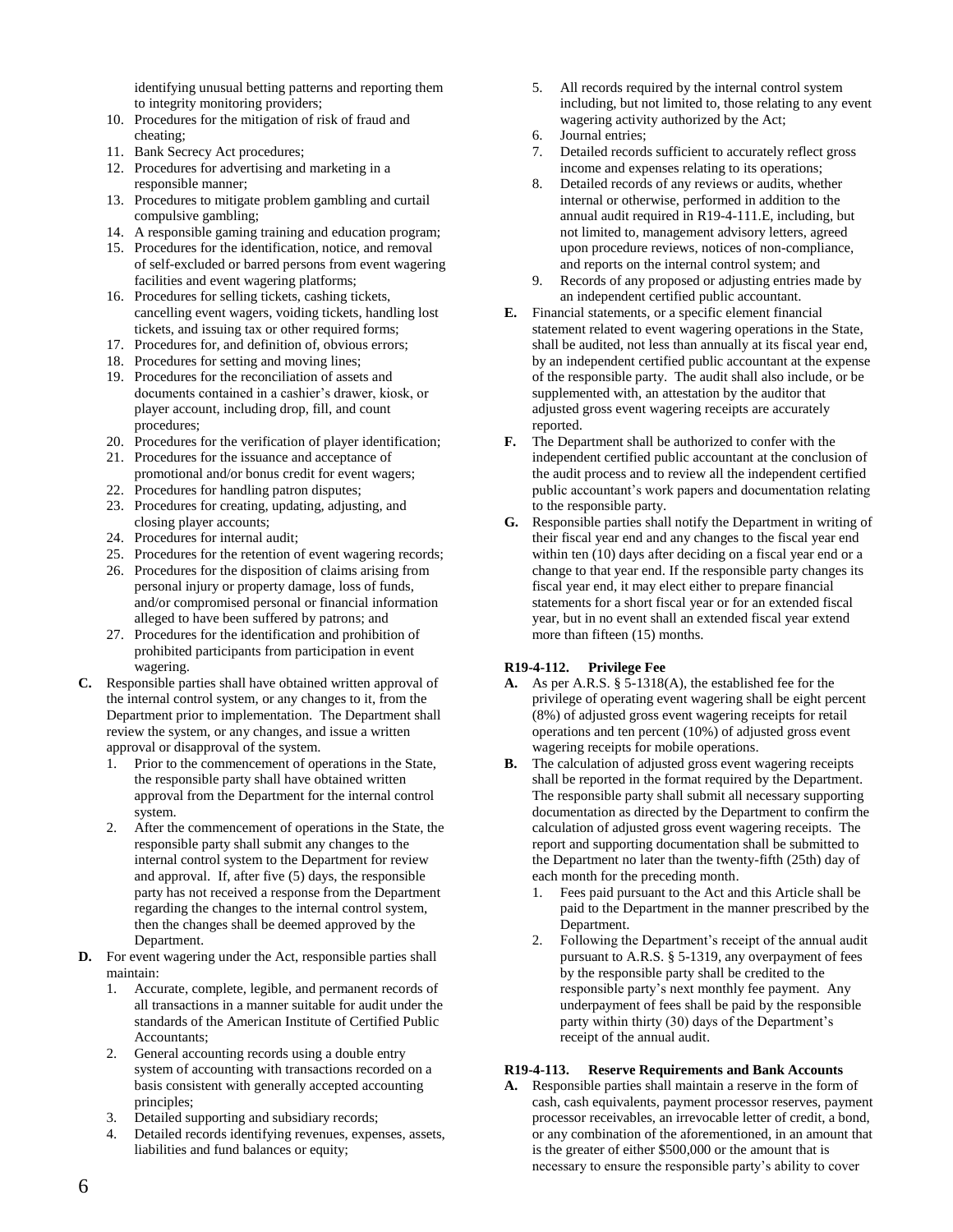all outstanding event wagering liability and the funds held for player accounts.

- **B.** The responsible party shall maintain bank account(s) for funds in player accounts that are separate and distinct from all other corporate accounts, unless otherwise agreed to by the Department. The account(s) for player funds shall be used for all player deposits, receipts, and disbursements relating to event wagering under the Act. The responsible party shall utilize a software accounting system that separates and distinguishes all receipts and disbursements regarding or in any way relating to event wagering activity under the Act, the operation, and the construction or operation of event wagering facilities.
- **B.C.** The responsible party shall immediately notify the Department upon determining that it may cease operations and shall provide a written plan to settle any outstanding liabilities and/or refund player account funds.

## **R19-4-114. League Data**

- **A.** The governing body of a sports league, organization or association, or other authorized entity that maintains official league data may notify the Department that official league data for proposition wagers, in-play wagers, and in-game wagers, which may be placed before or after a sports event has begun, is available for responsible parties.
- **B.** The Department shall notify responsible parties within seven (7) days of receipt of the notification from the governing body of a sports league, organization or association, or other authorized entity that maintains official league data of the availability of official league data.
- **C.** Official league data offered to responsible parties by the governing body of a sports league, sports organization, or sports association or other authorized entity that maintains official league data for the purposes of event wagering shall be offered on commercially reasonable terms.
- **D.** Responsible parties may submit a written request to the Department for the use, or continued use, of non-official league data within sixty (60) days of receiving the notification from the Department regarding the availability of official league data. The request shall include a detailed analysis of the necessity of the use, or continued use, of nonofficial league data. Responsible parties may use a nonofficial league data provider during the sixty (60) day period and the pendency of the Department's consideration of a responsible party's request.
- **E.** Within seven (7) days of receipt of the written request from a responsible party to utilize a non-official league data provider, the Department shall issue a written approval or disapproval.
- **F.** The Department shall publish a list of official league data providers and approved non-official league data providers on its website.

#### **R19-4-115. Integrity Monitoring**

- **A.** Responsible parties shall utilize an integrity monitoring service.
- **B.** All integrity monitoring providers shall share information with each other and shall disseminate all reports of unusual and/or suspicious wagering activity to their members. Responsible parties shall review such reports and notify their integrity monitoring provider whether they have experienced similar activity.
- **C.** The integrity monitoring providers shall notify the Department and the appropriate sport's governing body of any suspicious wagering activity as soon as practically possible.
- **D.** Responsible parties receiving a report of suspicious wagering activity shall be permitted to suspend wagering on

events related to the report but shall not cancel related event wagers until receiving written approval from the Department.

**E.** If a sports governing body submits a written request to the Department requesting access to information relating to suspicious wagering activity, responsible parties shall comply with the request pursuant to A.R.S. § 5-1316.

### **R19-4-116. Servers and Cloud Storage**

- **A.** Responsible parties shall only accept event wagers on a server(s) located in the State. Responsible parties shall provide the Department with the physical location of each server used to conduct event wagering. The server(s) shall have physical and logical security as provided in the responsible party's internal control system.
- **B.** Upon written approval by the Department, Tthe responsible party may utilize cloud storage for duplicate transactional wagering data and/or for data not related to transactional wagering or duplicate data for transactional wagering upon written approval by the Department.

#### **R19-4-117. Geofencing**

- **A.** The responsible party shall utilize a geofence system to dynamically monitor the physical location of patrons attempting to place wagers on event wagering platforms.
- **B.** The geofence system shall perform a geolocation check prior to the placement of an event wager in an authorized session.
- **C.** The geofence system shall perform recurring geolocation checks throughout a patron's authorized session.
- **D.** If a geolocation check determines that a patron is not located in the State, the patron shall be blocked from placing event wagers on the event wagering platform.
- **E.** The responsible party or the geofence provider shall implement a means to notify a patron of a geolocation failure.
- **F.** The geofence provider shall provide to the Department access to real-time geofence data.
- **G.** Attempts to place wagers from unauthorized locations shall be entered into a log by the geofence provider and/or the responsible party. The log shall be available to the Department upon request.

#### **R19-4-118. Technical Standards**

Event wagering systems shall comply with Gaming Laboratories International (GLI) Standard Series GLI-33: Standards for Event Wagering Systems, and all appendices, version 1.1, dated May 14, 2019, but not including any later amendments or additions.

#### **R19-4-119. Systems and Platforms**

- **A.** An event wagering system shall be designed to ensure the integrity and confidentiality of all patron communications, security and confidentiality of patron data including personal and financial information, and the proper identification of the sender and receiver of all communications.
- **B.** Each event wagering operator may only have one (1) event wagering system, whether its own or as provided by a management services provider which may include one (1) separate and distinct set of hardware, software, firmware, communications technology, or other equipment to allow patrons to place event wagers on an event wagering platform and, if applicable, one (1) set of hardware, software, firmware, communications technology, or other equipment to allow patrons to place event wagers at an event wagering facility.
- **C.** Responsible parties may utilize one (1) event wagering platform. Responsible parties may utilize a second event

7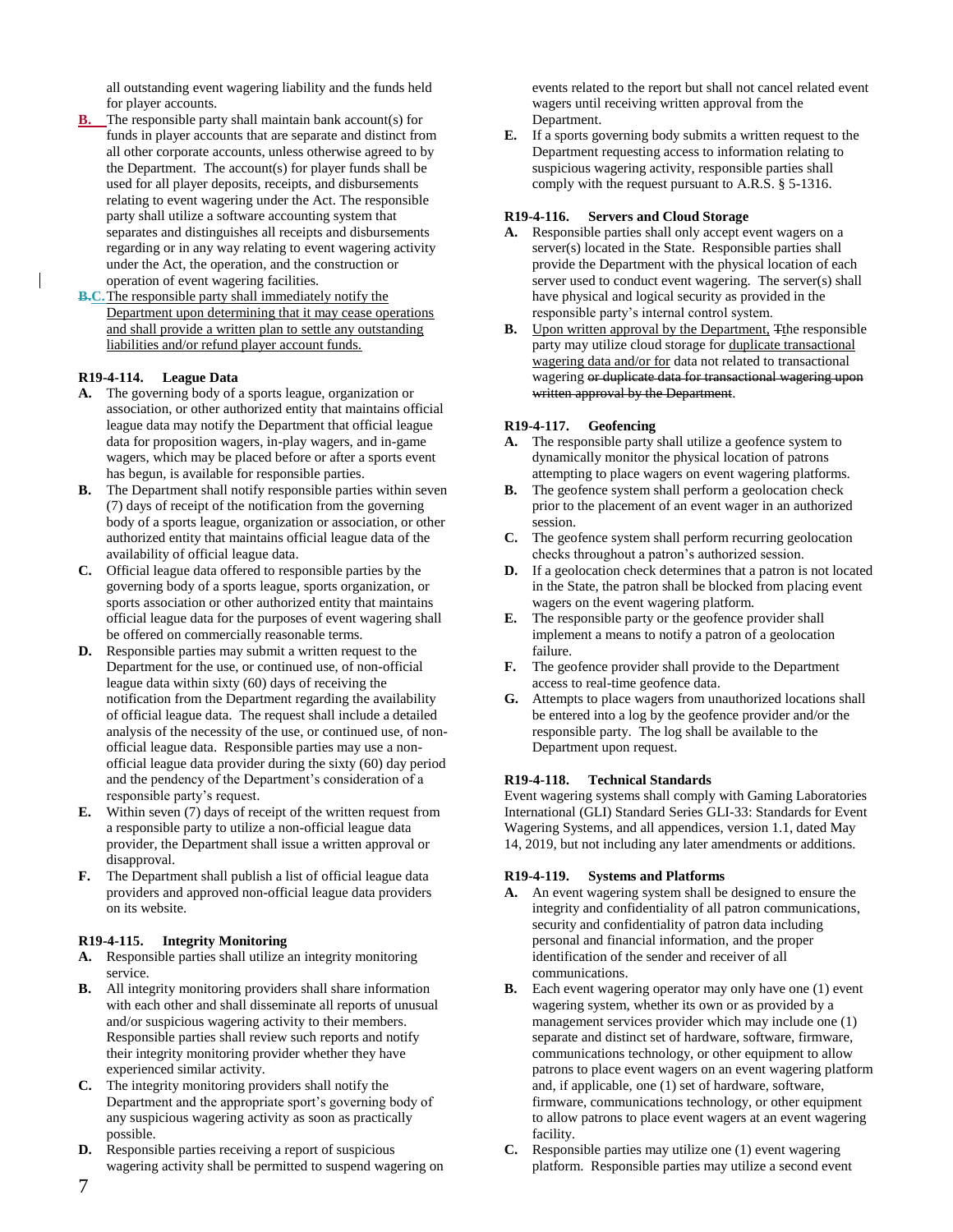wagering platform only upon approval by the Department. In no event shall a responsible party utilize more than two (2) event wagering platforms.

- **D.** In order to operate a second event wagering platform, responsible parties shall submit a written request to the Department. The Department shall exercise its discretion in its consideration of the written request for a second event wagering platform. Factors the Department may consider in reaching its determination include:
	- 1. Numbers of responsible parties and authorized event wagering platforms;
	- 2. The introduction of a unique brand or affiliate;
	- 3. The expansion of the patron base in the State;
	- 4. Market size, scope, development, and growth;
	- 5. Advances in technology; and
	- 6. Other factors deemed relevant by the Department or the responsible party.
- **E.** Within thirty (30) days of receipt of the written request from a responsible party to utilize a second event wagering platform, the Department shall issue a written approval or disapproval.
- **F.** Each event wagering platform shall display the name, brand, and/or logo of the responsible party and/or affiliate.
	- 1. If the responsible party changes the name, brand, and/or logo of its event wagering platform, it shall submit the changes to the Department prior to implementation.
	- 2. The responsible party shall not terminate use of an event wagering platform without prior written approval from the Department.
- **G.** Responsible parties shall establish test accounts for the Department to be used to test the various components and operations of the event wagering system.

# **R19-4-120. Event Wagering System Testing**

- **A.** An independent test laboratory shall test to determine whether an event wagering system complies with all applicable technical standards referenced in the Act and this Article, including, if applicable, an initial geofence system test to verify that event wagers can only be accepted from persons located within the State.
- **B.** The responsible party shall provide the independent test laboratory all information necessary for the independent test laboratory to render its opinion.
- **C.** The Department shall have secure access to the independent test laboratory certification report that contains the results of the testing.
- **D.** The Department reserves the right to require additional testing and to require corrective action if an event wagering system is determined to be non-complying.

## **R19-4-121. Event Wagering System Shipping (Retail and Kiosk)**

Responsible parties and/or suppliers shall provide the Department twenty-four (24) hours advanced notice of any shipment or delivery of a kiosk and/or shipment or download of event wagering system software.

## **R19-4-122. Event Wagering System Installation**

**A.** The responsible party shall notify the Department in writing at least ten (10) days prior to the tentative date when the responsible party intends to place an event wagering system into use. The responsible party and Department shall then agree upon a firm date and time for testing.

- **B.** The Department's testing of an event wagering system shall be conducted to determine compliance with the Act and this Article. These tests shall include, but need not be limited to:
	- 1. Verifying event wagering system software;
	- 2. For retail and kiosks, verifying equipment serial numbers;
	- 3. Verifying that all applicable event wagering system software and/or hardware has been certified by an independent test laboratory;
	- 4. Verifying system reporting processes; and
	- 5. Verifying physical and logical security.
- **C.** If approval is denied, the Department shall provide written notice to the responsible party detailing the reasons for the denial no later than three (3) days after the completion of testing.
- **D.** For kiosks, the Department shall affix an identifying approval seal or equivalent when it is approved for use.
- **E.** For retail and kiosks, the Department shall ensure that event wagering system equipment and event wagering activity under the Act have the required surveillance coverage.

## **R19-4-123. Change Management**

Responsible parties shall implement a change management process that details evaluation procedures for all updates and changes to an event wagering system and event wagering platforms. The change management process shall address at a minimum:

- **A.** A clear and transparent framework to assist in managing deployments and other changes in the regulated live production environment.
- **B.** A description of the process, to include roles in the change management process, handling requests for change, and the change classification categories.
- **C.** The categories of requests for change which shall be based on their impact to the security, integrity, recovery, confidentiality, accountability, and availability of an event wagering system:
	- 1. High impact changes which have a high impact on regulated components or reporting of the event wagering system. Responsible parties shall not implement these changes without the written approval of the Department. The Department shall provide a written response to the responsible party within five (5) days of the notification. The Department will determine if additional testing or certification is required by an independent test laboratory. Examples include:
		- a. Implementation of a new wagering feature or a change which impacts wagering logic;
		- b. A change impacting required regulatory reports or data used for financial reconciliation;
		- c. A change implemented by the responsible party that impacts geolocation services; or
		- d. A change impacting the handling or storage of personally identifiable information.
	- 2. Low impact changes. Responsible parties may implement these changes with prior notification to the Department. Examples include:
		- a. Firewall rule changes;
		- b. Database maintenance;
		- c. Changes to the physical location of backup data;
		- d. Any change or addition of physical hardware component(s); or
		- e. Changes to non-wagering logic components.
	- 3. No impact changes. Responsible parties may implement these changes without prior notification to the Department. Examples include: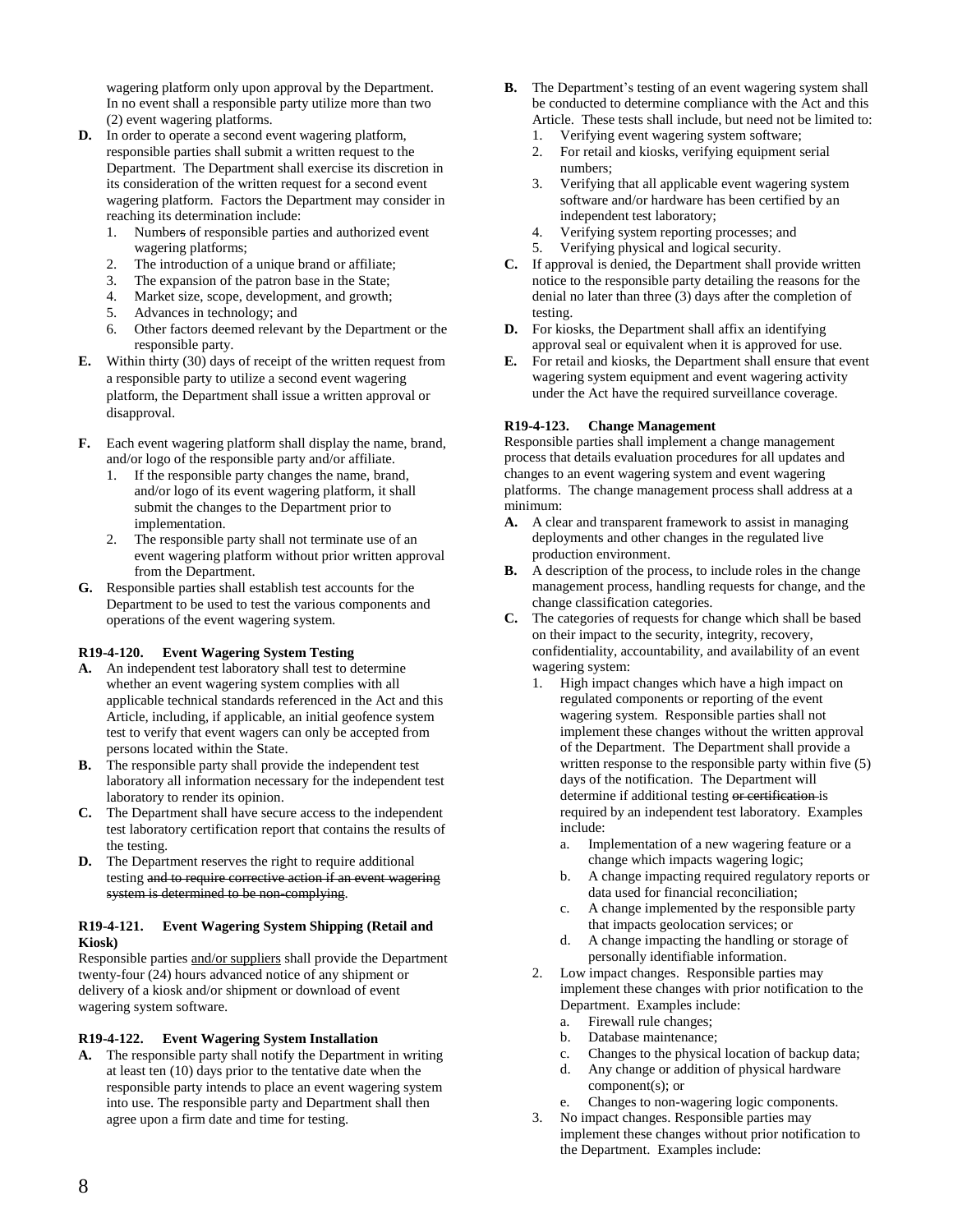- a. Installation or changes to backup software and/or hardware;
- b. Adding or removing users;
- c. Database maintenance that modifies or deletes non-critical data;
- d. Installation of operating system security patches; or
- e. Background images, color schemes, or similar ancillary front-end updates.
- 4. Emergency changes. Responsible parties may implement these changes immediately without prior notification to the Department to deal with open threats or liabilities. Responsible parties shall notify the Department as soon as practically possible of the necessity of the emergency and its resolution.
- **D.** The use of a change management log, which shall include at a minimum:
	- 1. Date and time that a change is internally approved for release;
	- 2. Components to be changed;
	- 3. Details of the change;
	- 4. Anticipated release date of the change;
	- 5. Category of the change; and
	- 6. Name of the authorized employee(s).
- **E.** Implementation procedures to include notification to system users, scheduling, project planning, and recovery.

# **R19-4-124. Self-Monitoring of Critical Components**

Event wagering systems shall perform a self-authentication process on all critical components contained on an event wagering system upon initial installation of the software and every twenty-four (24) hours thereafter.

## **R19-4-125. Event Wagering System Communication**

If an event wagering system is unable to accept a wager or validate a ticket for more than two (2) hours, the responsible party shall notify the Department as soon as practically possible.

# **R19-4-126. Event Wagering System Recertification**

- **A.** At least once every fifteen (15) months, the event wagering system shall be submitted to an independent test laboratory for recertification under R19-4-120. Recertification shall not be required if the event wagering system did not have any updates or changes during the previous fifteen (15) months. If a change referenced in R19-4-123.C.1 requires comprehensive testing or certification of the event wagering system by an independent test laboratory, the annual recertification this recertification shall be deferred for fifteen  $(15)$  months from the date of testing or certification.
- **B.** The independent test laboratory's certification report shall be submitted to the Department no later than three (3) days after the recertification is complete. The Department shall test the recertified event wagering system as per R19-4- 122.B at an agreed upon date and time.

## **R19-4-127. Integrity and Security Assessment**

- **A.** The responsible party shall perform an integrity and security assessment of the event wagering system within one hundred and twenty (120) days after the commencement of operations, and annually thereafter. The assessment shall be conducted by an independent integrity and security assessment professional. The scope of the assessment shall include, at a minimum, the following:
	- 1. A vulnerability assessment of mobile platforms, mobile applications, internal, external, and wireless networks with the intent of identifying vulnerabilities of all

devices, platforms, and applications connected to or present on the networks;

- 2. A penetration test of all mobile platforms, mobile applications, internal, external, and wireless networks to confirm if identified vulnerabilities of all devices, platforms, and applications are susceptible to compromise;
- 3. A policy and procedures review against the current ISO 27001 standard or another similar standard approved by the Department;
- 4. A review of the firewall rules to verify the operating condition of the firewall and the effectiveness of its security configuration; and
- 5. Any other specific criteria or standards for the integrity and security assessment as required by the Department.
- **B.** The full independent integrity and security assessment professional's report on the assessment shall be submitted to the Department no later than thirty (30) days after the assessment is conducted completed and shall include the following:
	- 1. Assessment procedures and scope;
	- 2. Name and company affiliation of the individual(s) who conducted the assessment;
	- 3. Date of assessment;
	- 4. Findings;
	- 5. Recommended corrective action, if applicable; and
	- 6. The responsible party's response to the findings and recommended corrective action.

## **R19-4-128. Forms of Payment**

- **A.** Payment for event wagering activity or for deposit into a player account shall be made by cash, cash equivalent, electronic funds transfer, credit card, debit card, check, wire transfer, winnings, and/or promotional or bonus credit. Other forms of payment may be utilized upon written approval of the Department.
- **B.** In the retail wagering area, the responsible party shall not allow a patron to conduct an electronic benefit transfer card transaction from a program intended to provide temporary assistance for needy families pursuant to A.R.S. § 46-297.

# **R19-4-129. Events and Wagers**

- **A.** The responsible party shall submit a catalogue to the Department of the events on which it intends to accept wagers and types of wagers it intends to offer. The catalogue and any changes shall be submitted to the Department prior to implementation.
- **B.** The responsible party shall submit a written request to the Department for an event not previously authorized. The request shall include a detailed description of the event and its governing body so that the Department may determine:
	- 1. How wagers will be placed and how winning wagers will be determined;
	- How the event will be conducted and supervised;
	- 3. Whether any wager could affect the outcome of the event;
	- 4. How the outcome of the event will be verifiable and generated through a reliable and independent process; and
	- 5. How the event would be conducted in compliance with any applicable laws.
- **C.** The responsible party shall submit a written request to the Department for a wager type not previously authorized. The request shall include a detailed description of the wager type so that the Department may determine:
	- 1. How the wager will be placed and how winning will be determined;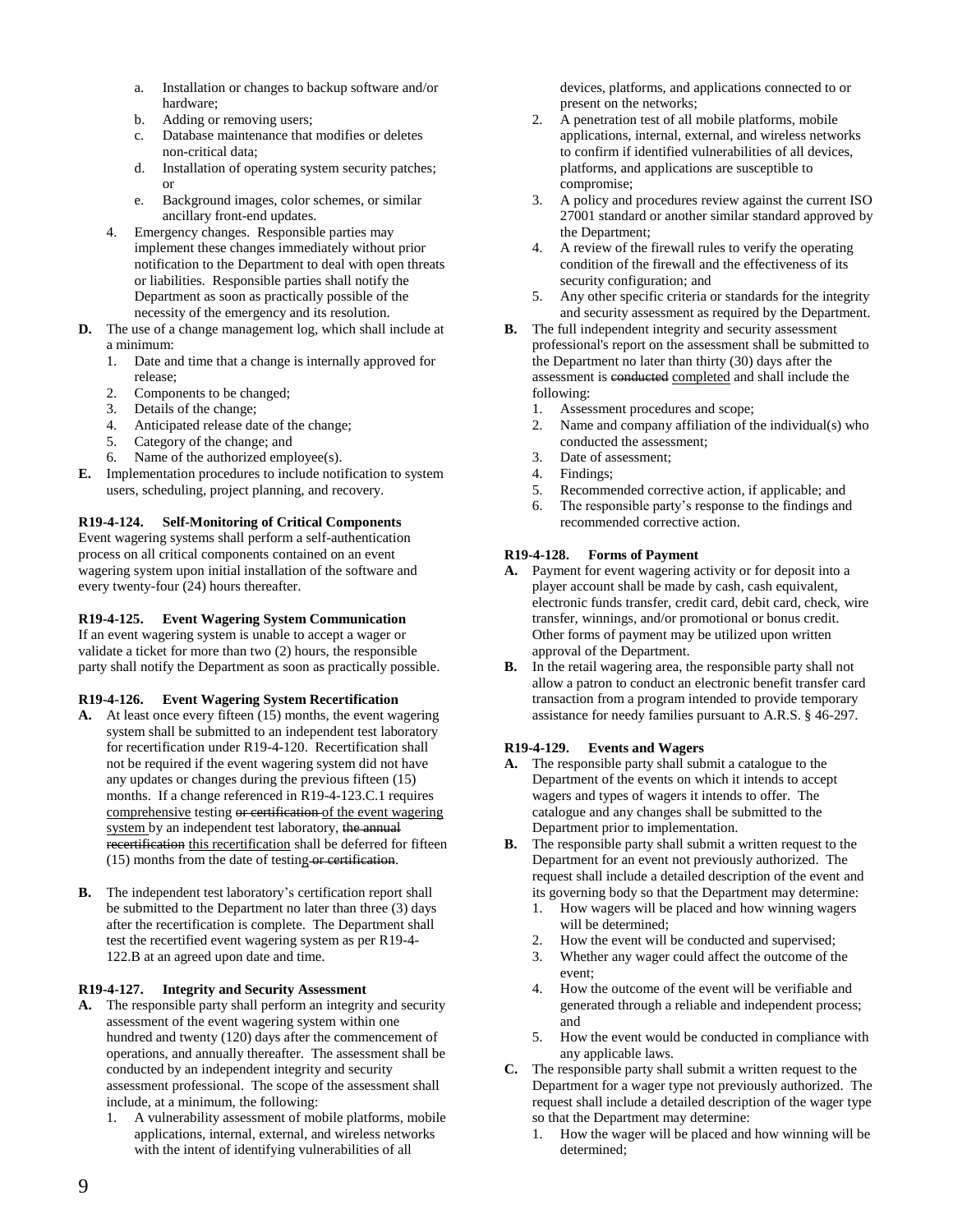- 2. Whether the wager could affect the outcome of an event; and
- 3. How the wager could be made in compliance with any applicable laws.
- **D.** Within seven (7) days of receipt of the written request for an event and/or wager type, the Department shall issue a written approval or disapproval to the responsible party.
- **E.** The Department shall publish a list of authorized events and wager types on its website.
- **F.** The Department may prohibit a particular event or wager type-; provided that (1) the Department shall not prohibit, and it may authorize, event wagers placed on the final outcomes of live in-person poker tournaments played by living individuals located in the same physical room, such as a poker room; and (2) except as provided in R19-4-129.F(1), activities that present the player with a user interface depicting spinning reels or games authorized to the tribes pursuant to the 2021 Amended and Restated Compact are prohibited.

## **R19-4-130. Wager Rules**

- **A.** All event wagering shall be transacted through an event wagering system. In the event of a computer or power failure, no tickets shall be manually written.
	- 1. Anonymous event wagers shall only be accepted in the retail wagering area or at a kiosk; and
	- 2. Mobile event wagers shall only be accepted from a verified player account thorough an event wagering platform.
- **B.** An event wager shall not be accepted from a person who is placing the event wager for the benefit of another for compensation or is placing the event wager in violation of state or federal law.
- **C.** An event wager shall not be accepted upon an event whose outcome has already been determined.
- **D.** Upon acceptance of an event wager, a ticket shall be immediately issued.
- **E.** The responsible party may cancel an accepted wager for obvious error as defined in the responsible party's internal control system.
- **F.** Except for obvious error, the responsible party shall not unilaterally cancel any wager without prior written approval of the Department.
- **G.** If a patron wishes to void a ticket written prior to the start of an event, and the void request is approved by the responsible party, the ticket shall be verified by the event wagering system and a refund shall be given to the patron. For printed tickets, a void designation shall be branded on the ticket.
- **H.** Upon verification by the responsible party, winnings from player account wagers shall be immediately deposited into the player account.
- **I.** Winnings from anonymous wagers shall be immediately payable to the patron upon validation of the ticket by an event wagering system and verification by the responsible party.
- **J.** In the case of a computer or power failure, tickets may be manually paid. All manually paid tickets shall be marked as "paid" and entered into an event wagering system as soon as possible to verify the accuracy of the payout. All manually paid tickets shall be reviewed as part of the daily audit process.
- **K.** A log for all manually paid tickets shall be maintained and include:
	- 1. The unique transaction identified;
	- 2. Date and time;
	- 3. Amount of the payout; and
	- 4. Employee name.
- **L.** Winning tickets shall be honored for at least one (1) year after the conclusion of the event(s) unless otherwise approved by the Department. Redemption by mail shall be accepted and payment shall be made by the responsible party no later than ten (10) days after receipt.
- **M.** Funds from abandoned tickets or vouchers shall be remitted to the Arizona Department of Revenue as required by A.R.S. § 44-307.

## **R19-4-131. Layoff Wagers**

- **A.** The responsible party may accept event wagers placed under the Act with another responsible party. The responsible party shall inform the other responsible party accepting the event wager that the event wager is being placed and shall disclose its identity.
- **B.** The amounts of event wagers placed with a responsible party and the amounts received by the responsible party as payments on such event wagers shall not affect the computation of the adjusted gross event wagering revenue.

## **R19-4-132. House Rules**

- **A.** The house rules shall be conspicuously displayed in the retail wagering area and/or on the event wagering platform. House rules shall address:
	- 1. Types of event wagers accepted;
	- 2. Minimum and maximum event wager amounts accepted;
	- 3. Method for calculation and payment of winning event wagers;
	- 4. Effect of scheduling changes and/or cancelled events;
	- 5. Process for handing incorrectly posted events, odds, or results;
	- 6. Method of notifying patrons of odds or proposition changes;
	- 7. Methods of funding an event wager or player account;
	- 8. Methods for redeeming a winning event wager;
	- 9. Lost or damaged ticket policy;
	- 10. Process for accepting event wagers at other than posted terms;
	- 11. Process for canceling event wagers for obvious errors, including notification;
	- 12. Process for patrons to submit questions and/or complaints;
	- 13. Notification of the patron dispute process; and
	- 14. Notification of the self-exclusion process.
- **B.** Responsible parties shall submit the house rules to the Department prior to implementation. The Department shall review the house rules and issue a written approval or disapproval of them. Any proposed changes to the house rules shall be approved by the Department prior to implementation. If, after five (5) days, the responsible party has not received a response from the Department regarding the house rules, or any changes to them, then the house rules shall be deemed approved by the Department.

## **R19-4-133. Player Account Creation**

- **A.** A patron may establish a player account in person or by electronic means.
- **B.** Responsible parties shall verify a patron's age and identity before allowing that patron to utilize a player account to place event wagers.
- **C.** Responsible parties may utilize an identity verification service provider to confirm a patron's age and identity.
- **D.** Responsible parties shall prohibit a patron from having more than one (1) player account and username.
- **E.** Responsible parties shall establish and maintain each player account file with the following:
	- 1. Patron's legal name;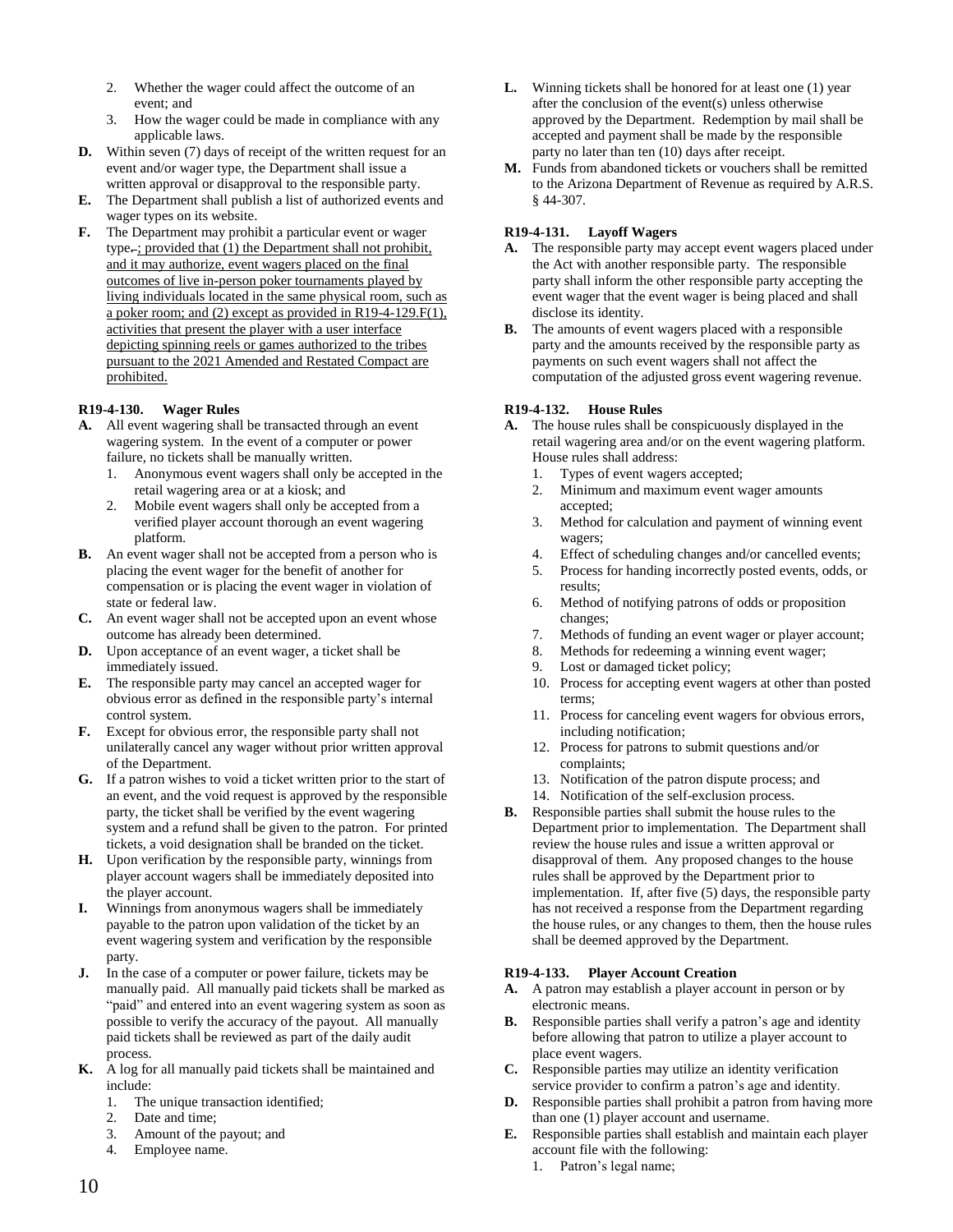- 2. Patron's date of birth;
- 3. The last four (4) digits of the patron's social security number, the patron's driver's license number, or an equivalent identification number for a noncitizen;
- 4. Patron's account number or username;
- 5. Patron's residential address;
- 6. Patron's e-mail address;
- 7. The method used to verify the patron's identity;
- 8. The date of verification; and
- 9. Acknowledgement of event wagering terms and conditions, including any subsequent updates.
- **F.** Responsible parties shall notify patrons of the establishment of a player account and the associated terms and conditions.
- **G.** Responsible parties shall re-verify a patron's identification upon reasonable suspicion that the patron's identification has been compromised or the player account has been misused, or upon any suspicious activity involving the patron or player account.

## **R19-4-134. Player Account Terms and Conditions**

- Player account terms and conditions shall include the following:
- **A.** Name of the responsible party with whom the patron is entering into a contractual relationship;
- **B.** Patron's consent to have the responsible party confirm the patron's age and identity;
- **C.** Rules and obligations applicable to the patron with regard to allowing any other person to access or use his or her player account and being physically present in the State to place a wager;
- **D.** Patron's consent to the monitoring and recording by the responsible party of any event wagering communication and geographic location information;
- **E.** Privacy policy;
- **F.** Legal age policy;
- **G.** Rules for player account suspension;
- **H.** Rules for dormant player accounts;
- **I.** Rules for closing player accounts;
- **J.** Availability of player account statements; and
- **K.** The statewide problem gambling toll-free helpline telephone number, text message and website information.

# **R19-4-135. Player Account Maintenance**

- **A.** All adjustments to a player account shall be authorized by the responsible party and periodically reviewed by an employee independent of the adjustment.
- **B.** A patron shall be allowed to withdraw the funds maintained in his or her player account.
	- 1. Upon verification by the responsible party, the patron's request to withdraw funds shall be honored within seven (7) days of the request.
	- 2. The responsible party may decline to honor a patron request to withdraw funds if the responsible party believes that the patron engaged in either fraudulent conduct or other conduct that would put the responsible party in violation of the law or this Article. In such cases, the responsible party shall:
		- a. Provide notice to the patron of the delay in honoring the request to withdraw funds from the player account;
		- b. Investigate in an expedient fashion;
		- c. Notify the patron of the final determination of the request to withdraw funds; and
		- d. Notify the Department of any investigation that confirmed fraudulent conduct.
- **C.** The responsible party shall consider a player account to be dormant if the patron has not logged into the player account for at least three (3) years. A dormant account shall be closed by the responsible party. Upon closure of a dormant

account, the responsible party shall make reasonable efforts to contact the account holder to return any unclaimed funds as required by A.R.S. § 44-307(E).

**D.** After one hundred and twenty (120) days of attempting to contact the account holder, the unclaimed funds in a dormant account shall be presumed abandoned. Responsible parties shall remit all abandoned funds to the Arizona Department of Revenue as required by A.R.S. § 44-307.

## **R19-4-136. Promotions and/or Bonuses**

- **A.** Responsible parties may offer promotions and/or bonuses.
- **B.** The responsible party shall submit a written notification to the Department for a promotion and/or bonus prior to implementation. The responsible party need not submit structurally similar or ongoing promotions and/or bonuses after the initial submission, unless otherwise determined by the Department.
- **C.** The promotion and/or bonus rules shall be clear and unambiguous, and include:
	- 1. Date and time the promotion or bonus is active and expires;
	- 2. Rules of play;
	- 3. Nature and value of prizes or awards;
	- 4. Eligibility restrictions or limitations;
	- 5. Wagering and redemption requirements, including any limitations;
	- 6. Eligible events or wagers;
	- 7. Cancellation requirements; and
	- 8. Terms and conditions that are full, accurate, concise, transparent, and do not contain misleading information.
- **D.** Promotions and/or bonuses described as free shall clearly disclose material facts, terms, and conditions.
- **E.** Promotions and/or bonuses shall not restrict the patron from withdrawing their own funds, or withdrawing winnings from wagers placed using their own funds.
- **F.** Responsible parties shall make the promotion or bonus rules available to eligible patrons.

# **R19-4-137. Tournaments**

- **A.** Responsible parties may conduct event wagering tournaments. At such tournaments only events and wagers approved and authorized by the Department may be played.
- **B.** The responsible party shall submit to the Department the rules and procedures governing the conduct and play of any event wagering tournament prior to implementation.
- **C.** The tournament rules and procedures shall include but are not limited to:
	- 1. Qualification or selection criteria which limit the eligibility of tournament patrons;
	- 2. Regulations of the tournament (e.g., beginning and ending times, number of events, entry fee, elimination factors, cash handling procedures, etc.); and
	- Prizes to be awarded.
- **D.** Responsible parties shall make the rules available to all tournament patrons prior to the beginning of the tournament.

# **R19-4-138. Cashiering (Retail)**

- **A.** A cashier shall begin a shift with an imprest amount of event wagering inventory, consisting of currency and coin. No funds shall be added to or removed from the event wagering inventory during the shift except:
	- 1. Collection of event wagers;
	- 2. Making change for a patron buying a ticket;
	- 3. Collection of vouchers;
	- 4. Payment of winning tickets;
	- 5. Payment of voided tickets;
	- 6. Payment of vouchers; and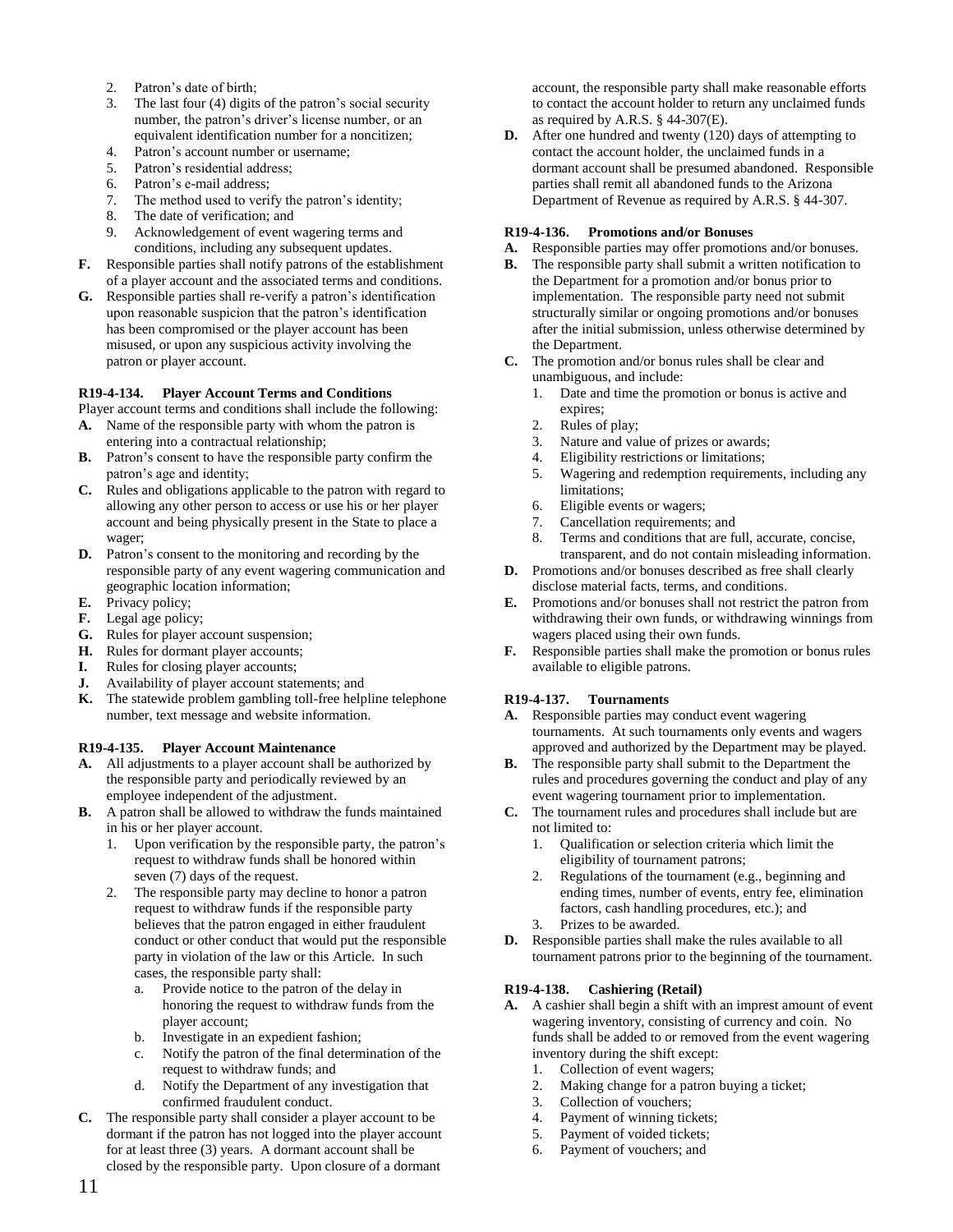- 7. Cash transfers or miscellaneous cash transactions with appropriate documentation.
- **B.** An event wagering inventory count sheet shall be completed and signed by the cashier and a verifying employee on a per shift basis. The following shall be recorded on the count sheet:
	- 1. The date, time, and shift of preparation;
	- 2. The total amount of each denomination of currency and coin in the event wagering inventory issued to the cashier; and
	- 3. The window number to which the cashier is assigned.
- **C.** If the count of the inventory does not agree, the cashier and the verifying employee shall attempt to determine the cause of the variance in the count. Any variance not resolved by the cashier and the verifying employee shall be reported in writing to the responsible party. Any variance over \$500 shall be reported to the Department within seventy-two (72) hours. The report shall include the following:
	- 1. The date on which the variance occurred;
	- 2. The shift during which the variance occurred;
	- 3. The name of the cashier;
	- 4. The name of the verifying employee;
	- 5. The window number; and
	- 6. The amount of the variance.
- **D.** If the event wagering system generated net receipts for the shift do not agree with the count sheet, the verifying employee shall record any overage or shortage. Any variance not resolved by the verifying employee shall be reported in writing to the responsible party. Any variance over \$500 shall be reported to the Department within seventy-two (72) hours. The report shall include the following:
	- 1. The date on which the variance occurred;
	- 2. The shift during which the variance occurred;
	- 3. The name of the cashier;
	- 4. The name of the verifying employee;
	- 5. The window number; and
	- 6. The amount of the variance.

## **R19-4-139. Accounting**

Responsible parties shall maintain an accounting department that is independent from the operation of event wagering. Accounting/revenue audit personnel shall perform the following:

- **A.** Daily, for each cashier station except for kiosks, the write and payouts shall be compared to the cash proceeds/disbursements with a documented investigation being performed on all large variances (i.e., overages or shortages greater than \$100 per cashier).
- **B.** Daily, reconcile the dollar amount of player account transactions to the transaction summary report and investigate and document any variances.
- **C.** Daily, select a random sample of five (5) paid retail transactions from the event wagering system transaction report and trace the transaction to the customer's copy of the paid ticket.
- **D.** Daily, for all winning retail payouts equal to or greater than \$10,000 and for a random sample of ten (10) of all other winning retail payouts:
	- 1. The tickets shall be recalculated and regraded using the event wagering system record of event results; and
	- 2. The date and starting time of the event per the results report shall be compared to the date and time on the ticket and in the event wagering system transaction report.
- **E.** Daily, for retail payouts made without event wagering system authorization at the time of payment including such payouts for contest/tournament winners, shall:
- 1. Trace all payouts to the event wagering system transaction report or the purged tickets report to verify authenticity of the initial event wager;
- 2. For payouts subsequently entered into the event wagering system by employees, compare the manual payout amount to the event wagering system amount; and
- 3. For payouts not entered into the event wagering system by employees, enter the payout into the event wagering system and compare the manual payout amount to the event wagering system amount. If the system is inoperative, manually regrade the ticket to ensure the proper payout amount was made.
- **F.** Daily, for all retail voided tickets:
	- 1. The event wagering system reports which display voided ticket information shall be examined to verify that tickets were properly voided in the computer system;
	- 2. The voided tickets shall be examined for a void designation; and
	- 3. If the event wagering system prints void tickets, a void ticket shall be attached to the original ticket.
- **G.** Daily, event wagering system exception reports shall be reviewed for propriety of transactions and unusual occurrences. All noted improper transactions or unusual occurrences noted during the review of exception reports shall be investigated with the results documented.
- **H.** Monthly, foot the customer copy of paid retail tickets for a minimum of one (1) cashier station and trace the totals to those produced by the event wagering system.
- **I.** Quarterly, for each kiosk, foot the vouchers redeemed for a minimum of one (1) day and trace the totals to the totals recorded in the event wagering system and the related accountability document. This procedure may be performed for different kiosks throughout the quarter as long as each kiosk's activity is examined once a quarter. Accounting/revenue audit shall document the test and the results of variance investigations, by kiosk.
- **J.** Quarterly, for a minimum of one (1) day, the event wagering system reports shall be reviewed for the proper calculation of the following:
	- 1. Amounts held by the responsible party for player accounts (if applicable);
	- Amounts accepted by the responsible party as wagers on events whose outcomes have not been determined (futures); and
	- 3. For retail, amounts owed but unpaid on winning event wagers through the period established for honoring winning wagers (unpaid winners and unredeemed vouchers).
- **K.** Quarterly, for a minimum of one (1) day:
	- 1. If future wagers are accepted, review the event wagering system reports to ascertain that future wagers are properly included in write on the day of the event;
	- 2. For retail, recalculate and verify the change in the unpaid winners and unredeemed vouchers balance to the total purged tickets and vouchers; and
	- 3. For retail, select two (2) winning tickets to verify that the wager was accepted, and payouts were made in accordance with the posted house rules.
- **L.** Annually, foot the write on the event wagering system record of written tickets for a minimum of three (3) cashiers for each wagering pool for one (1) day and trace the total to the total produced by the event wagering system.
- **M.** Annually, for a minimum of one (1) day, foot the redeemed vouchers for one (1) cashier station and trace the totals to those produced by the event wagering system.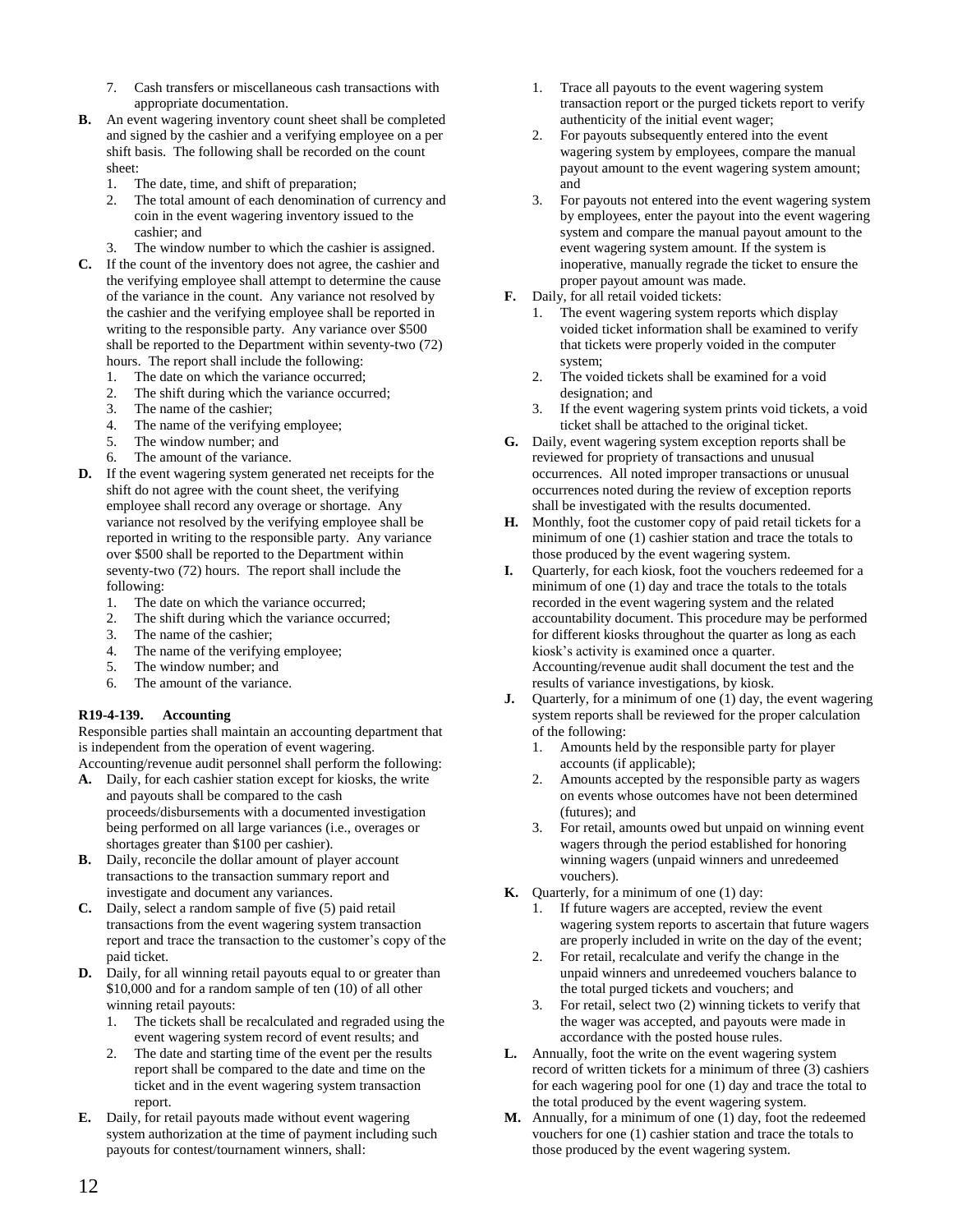- **N.** Daily, reconcile all tournament entries and payouts to the dollar amounts recorded in the appropriate accountability document and/or event wagering system report.
- **O.** When payment is made to the winners of a tournament, reconcile the tournament entry fees collected to the actual tournament payouts made.
- **P.** Monthly, review all tournaments, promotions, and bonuses to determine proper accounting treatment and proper win/loss computation.
- **Q.** Monthly, perform procedures to ensure that promotions and bonuses are conducted in accordance with conditions provided to the patrons.
- **R.** Documentation shall be maintained evidencing the performance of audit procedures, the exceptions noted, and follow-up of all audit exceptions.

## **R19-4-140. Information Technology**

- **A.** Responsible parties shall maintain an information technology department that is responsible for the quality, reliability, and accuracy of all computer systems used in the operation.
- **B.** Responsible parties shall ensure that duties in the information technology department are adequately segregated and monitored to detect procedural errors, unauthorized access to financial transactions and assets, and to prevent the concealment of fraud.
- **C.** The information technology environment and infrastructure shall be maintained in a secured physical location that is restricted to authorized employees.
- **D.** Responsible parties shall adopt procedures for responding to, monitoring, investigating, resolving, documenting, and reporting security incidents associated with information technology systems.
- **E.** Information technology employees shall test the recovery procedures of the event wagering system on a sample basis at specified intervals at least annually. The results shall be documented and available to the Department upon request.

#### **R19-4-141. Internal Audit**

- **A.** Responsible parties shall maintain a separate audit department, independent of the event wagering operation, whether internal or through an ancillary supplier.
- **B.** The internal audit department shall be responsible for auditing the responsible party's compliance with the Act and this Article, the internal control system, and any other applicable rules and regulations.
- **C.** An internal audit shall be performed at least annually with the results documented in a written report which shall be available to the Department.
- **D.** Documentation shall be maintained to evidence all internal audit work performed as it relates to the requirements of this section, including all instances of noncompliance.
- **E.** Follow-up observations and examinations shall be performed to verify that corrective action has been taken regarding all instances of noncompliance. The verification shall be performed within six (6) months following the date of notification.

## **R19-4-142. Security and Surveillance Plan**

Each responsible party shall establish, maintain, and adhere to a written security and surveillance plan for the retail wagering areas, kiosks, and/or event wagering platforms. The plan shall provide for the following:

- **A.** The physical safety of employees;
- **B.** The physical safety of patrons in a retail wagering area and at kiosks;
- **C.** The physical and logical security of a patron's information on an event wagering system;
- **D.** The physical safeguarding of assets in a retail wagering area and/or kiosk;
- **E.** The logical safeguarding of assets on an event wagering system;
- **F.** The physical safeguarding of assets transported to and from a retail wagering area and/or kiosk; and
- **G.** The protection of patron and responsible party property from illegal activity.

## **R19-4-143. Surveillance**

- **A.** Responsible parties shall have a surveillance system which monitors and records general activities in the retail wagering area.
- **B.** Each cashier station or window shall be equipped with at least one (1) dedicated camera covering all activity, with sufficient clarity to identify the employees performing the different functions.
- **C.** Each kiosk shall be equipped with at least one (1) dedicated camera covering all activities with sufficient clarity to identify the activity and the individuals performing it, including maintenance, drops or fills, and redemption of tickets.
- **D.** The surveillance system shall monitor and record a general overview of all areas where cash or cash equivalents may be stored or counted.
- **E.** The surveillance system shall monitor and record patrons placing wagers with sufficient clarity to allow for them to be identified and their activities to be monitored.
- The surveillance system shall record an accurate date and time stamp on recorded events. The displayed date and time shall not significantly obstruct the recorded view.
- **G.** Each camera shall be installed in a manner that prevents it from being readily obstructed, tampered with, or disabled.
- **H.** A periodic inspection of the surveillance system shall be conducted by the responsible party. When a malfunction of the surveillance system is discovered, the malfunction and necessary repairs shall be documented, and repairs initiated within seventy-two (72) hours.
- **I.** All recordings required by this section shall be retained for a minimum of seven (7) days.
- **J.** Suspected crimes and/or suspicious wagering activity shall be copied, documented, and retained for at least one (1) year unless otherwise authorized by the Department.
- **K.** The Department shall have remote access to the surveillance system and its transmissions.

## **R19-4-144. Keys**

- **A.** Access to, and return of, keys or equivalents utilized in the operation of event wagering shall be documented with the date, time, and signature or other unique identifier of the agent accessing or returning the key(s).
- **B.** Documentation of all keys, including duplicates, shall be maintained, including:
	- 1. Unique identifier for each individual key;
	- 2. Key storage location;
	- 3. Number of keys made, duplicated, and destroyed; and
	- 4. Authorization and access.
- **C.** The responsible party shall identify those keys (ex. kiosk, restricted computer storage media) which are considered sensitive and require additional access control.
- **D.** The kiosk release and contents shall require a separate and unique key lock or alternative secure access method.
- **E.** Annually, an inventory of all sensitive keys shall be performed by internal audit and reconciled to records of keys made, issued, and destroyed.

## **R19-4-145. Reporting Requirements**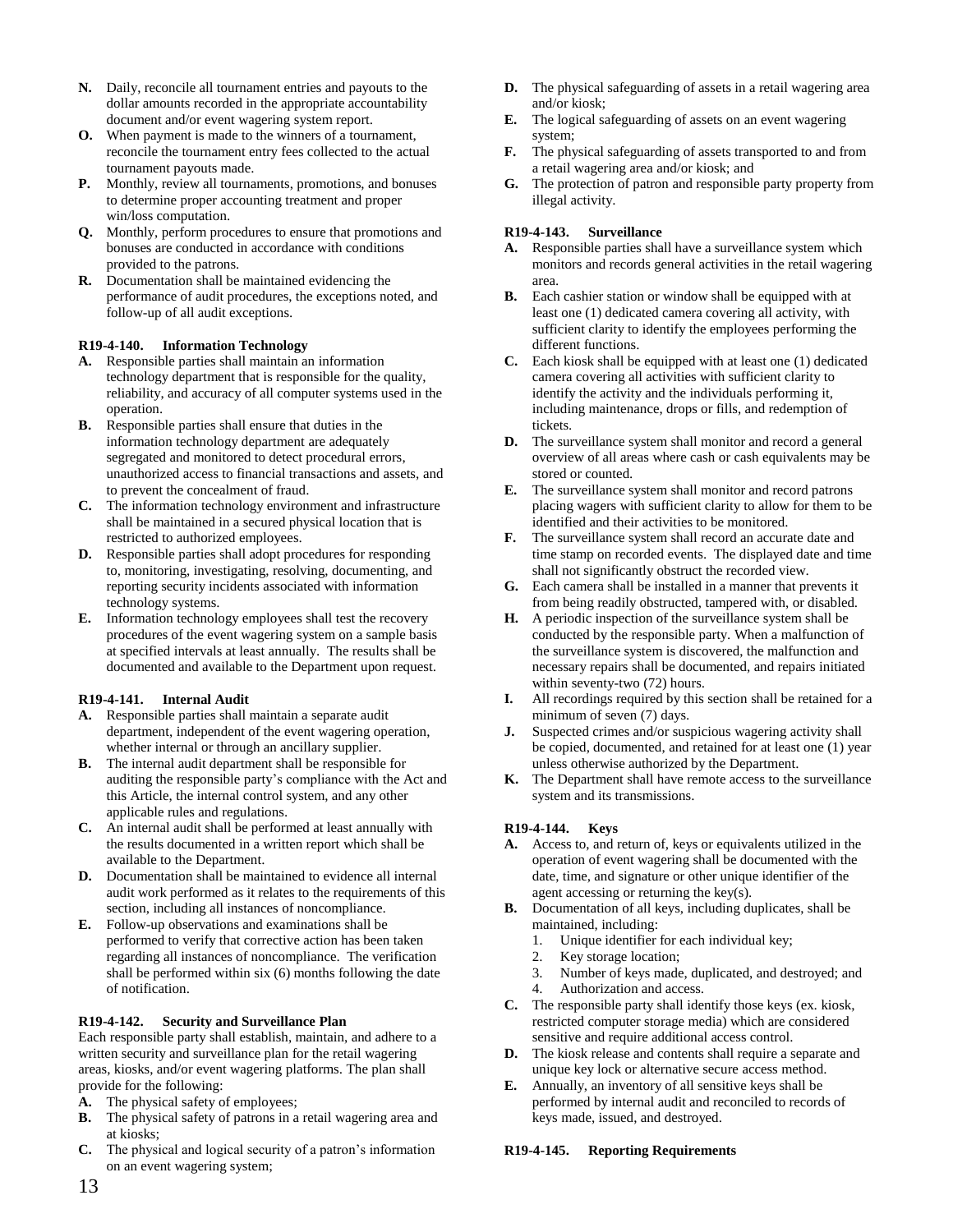- **A.** The responsible party shall report to the Department any violation or suspected violation of the Act or this Article, security breaches, breaches of confidentiality of a patron's personal information, and any other activity as required by the Department.
- **B.** Responsible parties shall report the information listed above to the Department in writing within seventy-two (72) hours of discovery.

## **R19-4-146. Remedies**

The Department may place conditions on a license, fine, or otherwise sanction, licensees, for violations of this Statute, or the administrative rules of the Department. The Department's ability to impose fines and/or sanctions is subject to the following:

- **A.** The Department shall notify the responsible party of the results of its investigation(s) and any administrative proceedings. The results of any investigation shall not be disclosed if such disclosure will compromise ongoing law enforcement investigations or activities, or would violate applicable state and federal law.
- **B.** All monetary fines collected by the Department, including any interest earned thereon, shall be deposited in the Event Wagering Fund established by A.R.S. § 5-1318(B).

**R19-4-147. Liability for Damage to Persons and Property** Responsible parties shall maintain a policy of commercial general liability insurance with a combined single limit for a security breach, personal injury, and/or property damage of not less than five million dollars (\$5,000,000) per occurrence and in the aggregate. A copy of the policy, as well as any updates and/or renewals, shall be available to the Department**.**

## **R19-4-148. Patron Disputes**

- **A.** Whenever the responsible party refuses payment of alleged winnings to a patron or there is otherwise a dispute with a patron regarding their player account, wagers, wins, or losses from event wagering, and the responsible party and the patron are unable to resolve the dispute to the satisfaction of the patron, the responsible party shall notify the patron of their right to file a written complaint. The notice shall include the procedure for filing a written complaint and the responsible party's complaint resolution process.
- **B.** Upon receipt of a complaint, the responsible party shall investigate and provide a written response to the patron within ten (10) days. The response shall include a statement that if the dispute is not resolved to the satisfaction of the patron, the patron may submit their complaint in writing to the Department.
	- 1. If the Department receives a written complaint from a patron with regard to an unresolved patron dispute, the Department shall contact the responsible party and the responsible party shall provide to the Department a written response and any additional documentation relating to the patron's complaint.
	- 2. The Department, in its sole discretion, may investigate the dispute and reach a final decision which may include a requirement for appropriate corrective action.
	- 3. The Department shall provide a written response to the responsible party and the patron of the results of its investigation and the corrective action it directs, if any, within five (5) days of the completion of its investigation.

## **R19-4-149. Barred Persons**

The Department shall establish a list of persons barred from retail wagering areas, kiosks, and event wagering platforms because their conduct, criminal history, and association with career offenders or career offender organizations poses a threat to the integrity of event wagering or to the public health, safety, or welfare. The responsible party shall, upon having knowledge of a barred person's presence in a retail wagering area, prohibit that barred person from placing any wager, directly or indirectly, in a retail wagering area, on a kiosk, or on an event wagering platform. To the extent not previously provided, the Department shall send a copy of its list on a monthly basis to the responsible party, along with detailed information regarding why the person has been barred. Such persons shall be barred from all retail wagering areas, kiosks, and event wagering platforms within the State.

## **R19-4-150. Self-Exclusion and Responsible Gaming**

- **A.** As part of their procedures and programs to mitigate problem gaming and curtail compulsive gambling, responsible parties shall:
	- 1. Post at all public entrances and exits of the retail wagering area signage in English and Spanish stating that help is available if a person has a problem with gambling, to include the statewide toll-free helpline telephone number, text message, website information established by the Department, and any other information as directed by the Department.
	- Display on each event wagering platform and/or kiosk, obvious and easily accessible messaging stating that help is available if a person has a problem with gambling, to include the statewide toll-free helpline telephone number, text message, website information established by the Department, and any other information as directed by the Department.
	- 3. Include a responsible gaming message with the Department's statewide toll-free crisis helpline telephone number, or another toll-free crisis helpline telephone number as approved by the Department, on all advertisements for event wagering, including on television, radio, internet, printed advertisements, and billboards.
- **B.** The self-exclusion list shall not be provided to any licensed supplier without the written approval of the Department. Approval shall only be granted by the Department when sharing of the list is deemed necessary to effectuate the terms of the Act and this Article.

# **R19-4-151. Debt Setoff**

- **A.** If a responsible party is required to file a form W2G or a substantially similar form, regardless of whether those winnings are claimed at a retail wagering area or on an event wagering platform, the responsible party shall check to determine if the player has a past due, setoff obligation.
- **B.** The responsible party shall withhold past due, setoff obligations from those winnings which triggered the filing of a form W2G or a substantially similar form.
- **C.** The Department shall supply the responsible party with the lists of outstanding obligations as provided by the Arizona Department of Economic Security, Child Support Enforcement, Supplemental Nutrition Assistance Program and Assistance Overpayment, the Arizona Supreme Court, the Arizona Health Care Cost Containment System, and the Arizona Department of Revenue (State tax debt) on a monthly basis.
- **D.** The outstanding obligation lists shall not be provided to any licensed supplier without the written approval of the Department. Approval shall only be granted by the